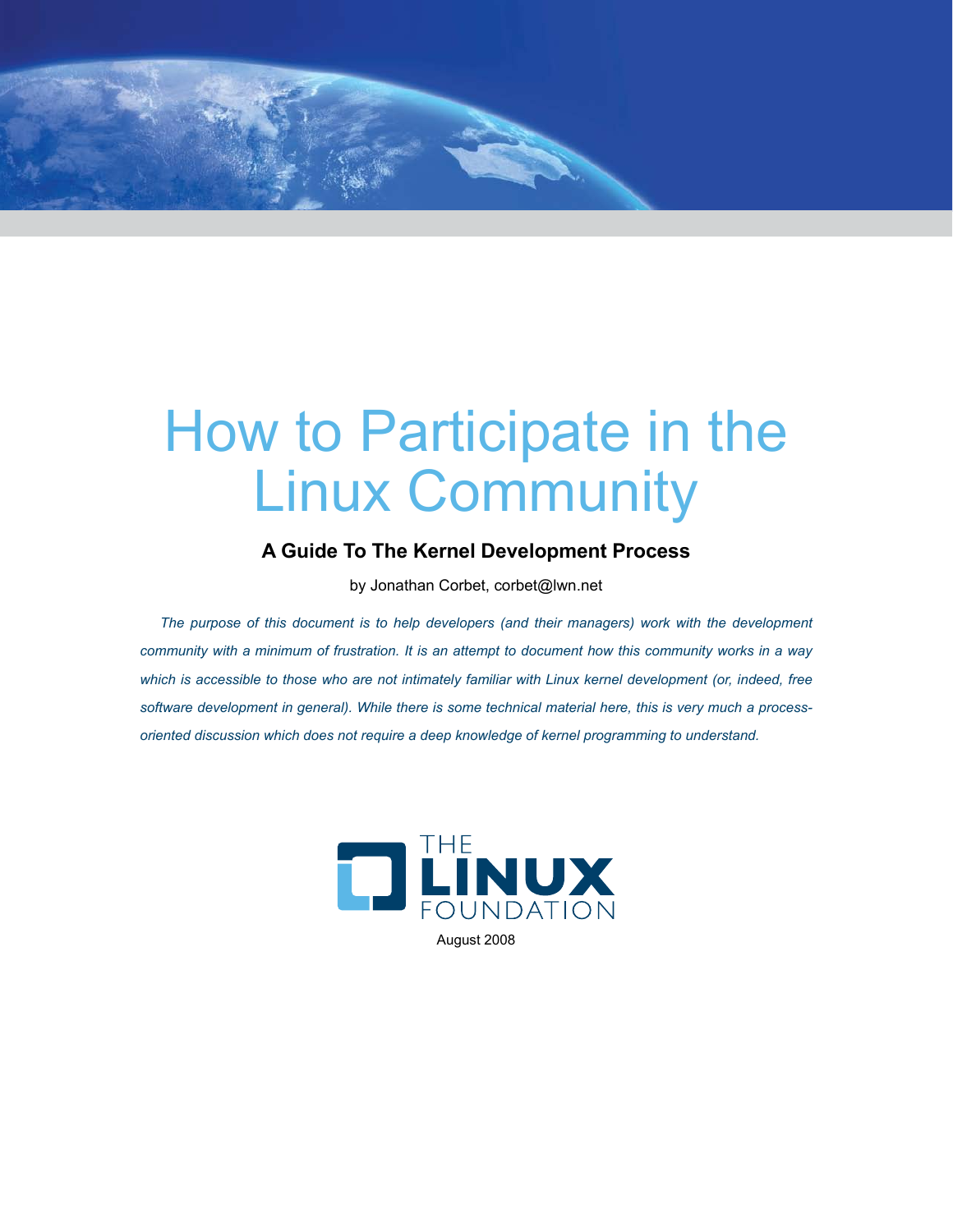

## **1.1: Executive Summary**

The rest of this section covers the scope of the kernel development process and the kinds of frustrations that developers and their employers can encounter there. There are a great many reasons why kernel code should be merged into the official ("mainline") kernel, including automatic availability to users, community support in many forms, and the ability to influence the direction of kernel development. Code contributed to the Linux kernel must be made available under a GPLcompatible license.

Section 2 introduces the development process, the kernel release cycle, and the mechanics of the merge window. The various phases in the patch development, review, and merging cycle are covered. There is some discussion of tools and mailing lists. Developers wanting to get started with kernel development are encouraged to track down and fix bugs as an initial exercise.

 Section 3 covers early-stage project planning, with an emphasis on involving the development community as soon as possible.

Section 4 is about the coding process; several pitfalls which have been encountered by other developers are discussed. Some requirements for patches are covered, and there is an introduction to some of the tools which can help to ensure that kernel patches are correct.

 Section 5 talks about the process of posting patches for review. To be taken seriously by the development community, patches must be properly formatted and described, and they must be sent to the right place. Following the advice in this section should help to ensure the best possible reception for your work.

Section 6 covers what happens after posting patches; the job is far from done at that point. Working with reviewers is a crucial part of the development process; this section offers a number of tips on how to avoid problems at this important stage. Developers are cautioned against assuming that the job is done when a patch is merged into the mainline.

Section 7 introduces a couple of "advanced" topics: managing patches with git and reviewing patches posted by others.

Section 8 concludes the document with pointers to sources for more information on kernel development.

## **1.2: What This Document Is About**

The Linux kernel, at over 6 million lines of code and well over 1000 active contributors, is one of the largest and most active free software projects in existence. Since its humble beginning in 1991, this kernel has evolved into a best-of-breed operating system component which runs on pocket-sized digital music players, desktop PCs, the largest supercomputers in existence, and all types of systems in between. It is a robust, efficient, and scalable solution for almost any situation.

With the growth of Linux has come an increase in the number of developers (and companies) wishing to participate in its development. Hardware vendors want to ensure that Linux supports their products well, making those products attractive to Linux users. Embedded systems vendors, who use Linux as a component in an integrated product, want Linux to be as capable and well-suited to the task at hand as possible. Distributors and other software vendors who base their products on Linux have a clear interest in the capabilities, performance, and reliability of the Linux kernel. And end users, too, will often wish to change Linux to make it better suit their needs.

One of the most compelling features of Linux is that it is accessible to these developers; anybody with the requisite skills can improve Linux and influence the direction of its development. Proprietary products cannot offer this kind of openness, which is a characteristic of the free software process. But, if anything, the kernel is even more open than most other free software projects. A typical three-month kernel development cycle can involve over 1000 developers working for more than 100 different companies (or for no company at all).

Working with the kernel development community is not especially hard. But, that notwithstanding, many potential contributors have experienced difficulties when trying to do kernel work. The kernel community has evolved its own distinct ways of operating which allow it to function smoothly (and produce a high-quality product) in an environment where thousands of lines of code are being changed every day. So it is not surprising that Linux kernel development process differs greatly from proprietary development methods.

The kernel's development process may come across as strange and intimidating to new developers, but there are good reasons and solid experience behind it. A developer who does not understand the kernel community's ways (or, worse, who tries to flout or circumvent them) will have a frustrating experience in store. The development community, while being helpful to those who are trying to learn, has little time for those who will not listen or who do not care about the development process.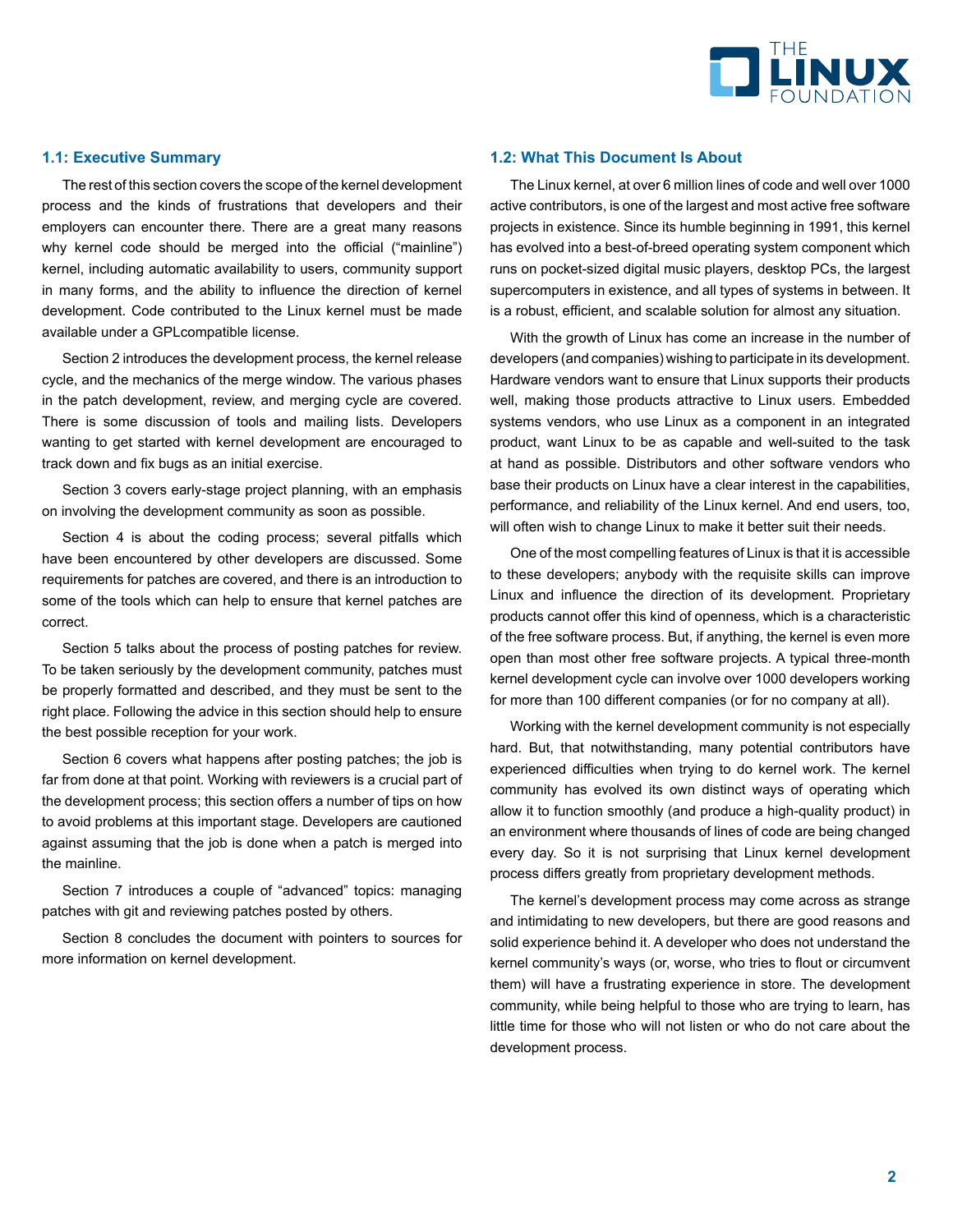

It is hoped that those who read this document will be able to avoid that frustrating experience. There is a lot of material here, but the effort involved in reading it will be repaid in short order. The development community is always in need of developers who will help to make the kernel better; the following text should help you – or those who work for you – join our community.

## **1.3: Credits**

 This document was written by Jonathan Corbet, corbet@lwn.net. It has been improved by comments from James Berry, Alex Chiang, Roland Dreier, Randy Dunlap, Jake Edge, Jiri Kosina, Matt Mackall, Amanda McPherson, Andrew Morton, and Jochen Voß.

This work was supported by the Linux Foundation; thanks especially to Amanda McPherson, who saw the value of this effort and made it all happen.

## **1.4: The Importance Of Getting Code Into The Mainline**

Some companies and developers occasionally wonder why they should bother learning how to work with the kernel community and get their code into the mainline kernel (the "mainline" being the kernel maintained by Linus Torvalds and used as a base by Linux distributors). In the short term, contributing code can look like an avoidable expense; it seems easier to just keep the code separate and support users directly. The truth of the matter is that keeping code separate ("out of tree") is a false economy.

As a way of illustrating the costs of out-of-tree code, here are a few relevant aspects of the kernel development process; most of these will be discussed in greater detail later in this document. Consider:

- Code which has been merged into the mainline kernel is available to all Linux users. It will automatically be present on all distributions which enable it. There is no need for driver disks, downloads, or the hassles of supporting multiple versions of multiple distributions; it all just works, for the developer and for the user. Incorporation into the mainline solves a large number of distribution and support problems.
- While kernel developers strive to maintain a stable interface to user space, the internal kernel API is in constant flux. The lack of a stable internal interface is a deliberate design decision; it allows fundamental improvements to be made at any time and results in higher-quality code. But one result of that policy is that any out-of-tree code requires constant upkeep if it is to work with new kernels. Maintaining out-of-tree code requires significant amounts of work just to keep that code working.

Code which is in the mainline, instead, does not require this work as the result of a simple rule requiring developers to fix any code which breaks as the result of an API change. So code which has been merged into the mainline has significantly lower maintenance costs.

- Beyond that, code which is in the kernel will often be improved by other developers. Surprising results can come from empowering your user community and customers to improve your product.
- Kernel code is subjected to review, both before and after merging into the mainline. No matter how strong the original developer's skills are, this review process invariably finds ways in which the code can be improved. Often review finds severe bugs and security problems. This is especially true for code which has been developed in an closed environment; such code benefits strongly from review by outside developers. Out-of-tree code is lowerquality code.
- Participation in the development process is your way to influence the direction of kernel development. Users who complain from the sidelines are heard, but active developers have a stronger voice – and the ability to implement changes which make the kernel work better for their needs.
- When code is maintained separately, the possibility that a third party will contribute a different implementation of a similar feature always exists. Should that happen, getting your code merged will become much harder – to the point of impossibility. Then you will be faced with the unpleasant alternatives of either (1) maintaining a nonstandard feature out of tree indefinitely, or (2) abandoning your code and migrating your users over to the in-tree version.
- Contribution of code is the fundamental action which makes the whole process work. By contributing your code you can add new functionality to the kernel and provide capabilities and examples which are of use to other kernel developers. If you have developed code for Linux (or are thinking about doing so), you clearly have an interest in the continued success of this platform; contributing code is one of the best ways to help ensure that success.

All of the reasoning above applies to any out-of-tree kernel code, including code which is distributed in proprietary, binary-only form.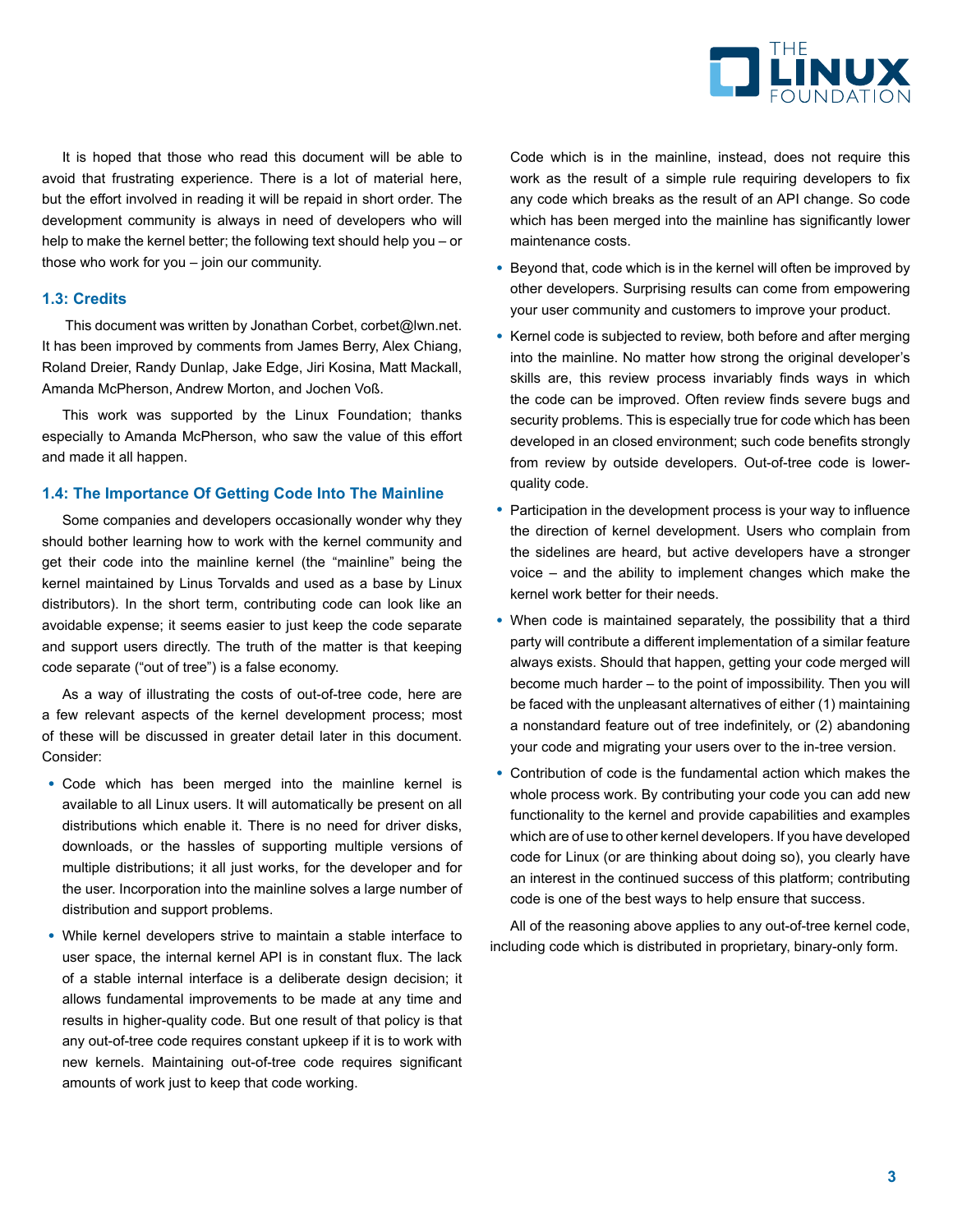

There are, however, additional factors which should be taken into account before considering any sort of binary-only kernel code distribution. These include:

- The legal issues around the distribution of proprietary kernel modules are cloudy at best; quite a few kernel copyright holders believe that most binary-only modules are derived products of the kernel and that, as a result, their distribution is a violation of the GNU General Public license (about which more will be said below). Your author is not a lawyer, and nothing in this document can possibly be considered to be legal advice. The true legal status of closed-source modules can only be determined by the courts. But the uncertainty which haunts those modules is there regardless.
- Binary modules greatly increase the difficulty of debugging kernel problems, to the point that most kernel developers will not even try. So the distribution of binary-only modules will make it harder for your users to get support from the community.
- Support is also harder for distributors of binary-only modules, who must provide a version of the module for every distribution and every kernel version they wish to support. Dozens of builds of a single module can be required to provide reasonably comprehensive coverage, and your users will have to upgrade your module separately every time they upgrade their kernel.
- Everything that was said above about code review applies doubly to closed-source code. Since this code is not available at all, it cannot have been reviewed by the community and will, beyond doubt, have serious problems.

Makers of embedded systems, in particular, may be tempted to disregard much of what has been said in this section in the belief that they are shipping a self-contained product which uses a frozen kernel version and requires no more development after its release. This argument misses the value of widespread code review and the value of allowing your users to add capabilities to your product. But these products, too, have a limited commercial life, after which a new version must be released. At that point, venders whose code is in the mainline and well maintained will be much better positioned to get the new product ready for market quickly.

## **1.5: Licensing**

Code is contributed to the Linux kernel under a number of licenses, but all code must be compatible with version 2 of the GNU General Public License (GPLv2), which is the license covering the kernel distribution as a whole. In practice, that means that all code contributions are covered either by GPLv2 (with, optionally, language allowing distribution under later versions of the GPL) or the threeclause BSD license. Any contributions which are not covered by a compatible license will not be accepted into the kernel.

Copyright assignments are not required (or requested) for code contributed to the kernel. All code merged into the mainline kernel retains its original ownership; as a result, the kernel now has thousands of owners.

One implication of this ownership structure is that any attempt to change the licensing of the kernel is doomed to almost certain failure. There are few practical scenarios where the agreement of all copyright holders could be obtained (or their code removed from the kernel). So, in particular, there is no prospect of a migration to version 3 of the GPL in the foreseeable future.

 It is imperative that all code contributed to the kernel be legitimately free software. For that reason, code from anonymous (or pseudonymous) contributors will not be accepted. All contributors are required to "sign off" on their code, stating that the code can be distributed with the kernel under the GPL. Code which has not been licensed as free software by its owner, or which risks creating copyright-related problems for the kernel (such as code which derives from reverse-engineering efforts lacking proper safeguards) cannot be contributed.

Questions about copyright-related issues are common on Linux development mailing lists. Such questions will normally receive no shortage of answers, but one should bear in mind that the people answering those questions are not lawyers and cannot provide legal advice. If you have legal questions relating to Linux source code, there is no substitute for talking with a lawyer who understands this field. Relying on answers obtained on technical mailing lists is a risky affair.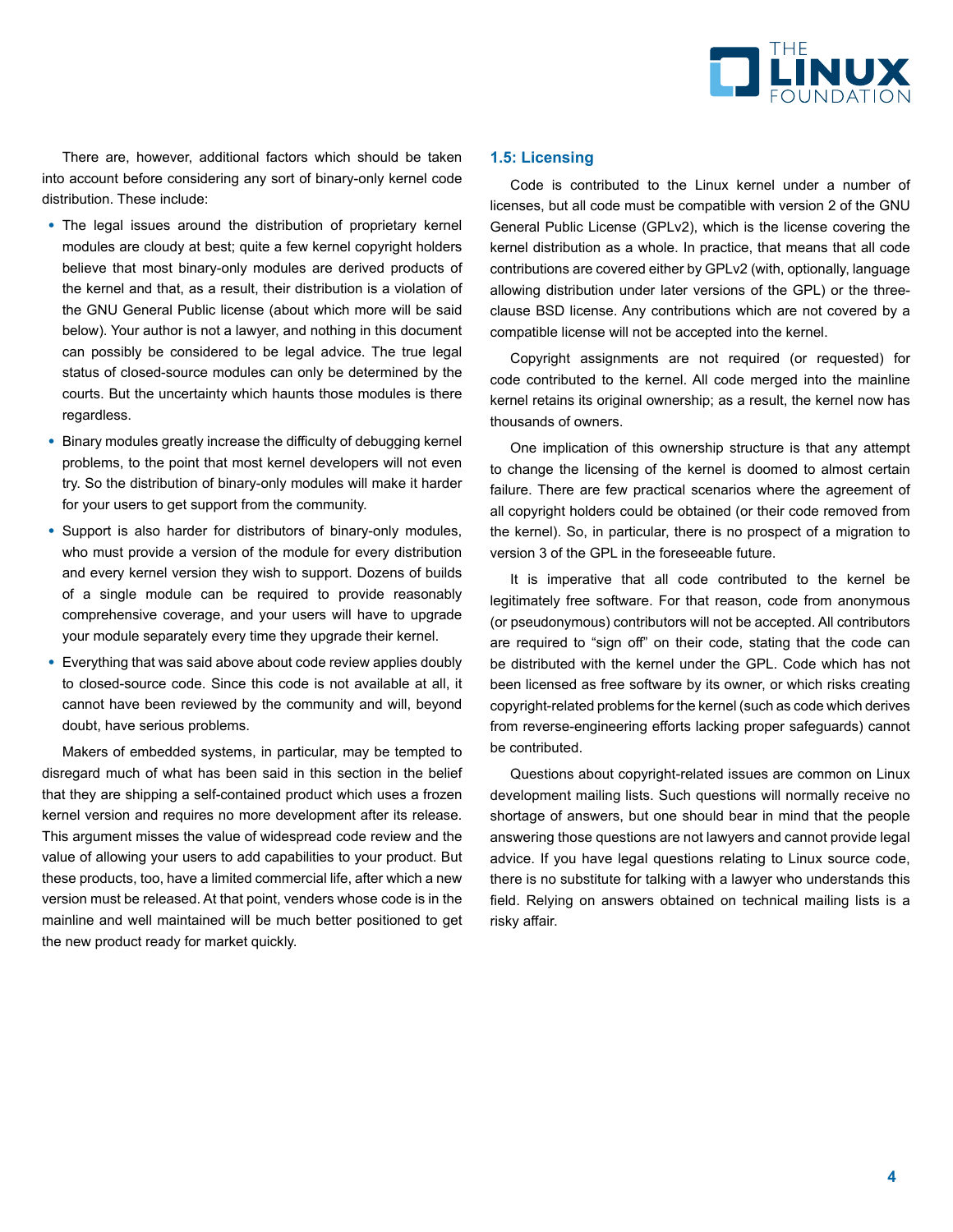

## **2: How The Development Process Works**

Linux kernel development in the early 1990's was a pretty loose affair, with relatively small numbers of users and developers involved. With a user base in the millions and with some 2,000 developers involved over the course of one year, the kernel has since had to evolve a number of processes to keep development happening smoothly. A solid understanding of how the process works is required in order to be an effective part of it.

## **2.1: The Big Picture**

The kernel developers use a loosely time-based release process, with a new major kernel release happening every two or three months. The recent release history looks like this:

2.6.26 July 13, 2008 2.6.25 April 16, 2008 2.6.24 January 24, 2008 2.6.23 October 9, 2007 2.6.22 July 8, 2007 2.6.21 April 25, 2007 2.6.20 February 7, 2007

Every 2.6.x release is a major kernel release with new features, internal API changes, and more. A typical 2.6 release can contain over 10,000 changesets with changes to several hundred thousand lines of code. 2.6 is thus the leading edge of Linux kernel development; the kernel uses a rolling development model which is continually integrating major changes.

A relatively straightforward discipline is followed with regard to the merging of patches for each release. At the beginning of each development cycle, the "merge window" is said to be open. At that time, code which is deemed to be sufficiently stable (and which is accepted by the development community) is merged into the mainline kernel. The bulk of changes for a new development cycle (and all of the major changes) will be merged during this time, at a rate approaching 1,000 changes ("patches," or "changesets") per day.

(As an aside, it is worth noting that the changes integrated during the merge window do not come out of thin air; they have been collected, tested, and staged ahead of time. How that process works will be described in detail later on).

The merge window lasts for two weeks. At the end of this time, Linus Torvalds will declare that the window is closed and release the first of the "rc" kernels. For the kernel which is destined to be 2.6.26, for example, the release which happens at the end of the merge window will be called 2.6.26-rc1. The – rc1 release is the signal that the time to merge new features has passed, and that the time to stabilize the next kernel has begun.

Over the next six to ten weeks, only patches which fix problems should be submitted to the mainline. On occasion a more significant change will be allowed, but such occasions are rare; developers who try to merge new features outside of the merge window tend to get an unfriendly reception.

As a general rule, if you miss the merge window for a given feature, the best thing to do is to wait for the next development cycle. (An occasional exception is made for drivers for previouslyunsupported hardware; if they touch no in-tree code, they cannot cause regressions and should be safe to add at any time).

As fixes make their way into the mainline, the patch rate will slow over time. Linus releases new – rc kernels about once a week; a normal series will get up to somewhere between – rc6 and – rc9 before the kernel is considered to be sufficiently stable and the final 2.6.x release is made. At that point the whole process starts over again.

As an example, here is how the 2.6.25 development cycle went (all dates in 2008):

| January 24         | 2.6.24 stable release           |
|--------------------|---------------------------------|
| <b>February 10</b> | 2.6.25-rc1, merge window closes |
| February 15        | $2.6.25$ -rc $2$                |
| February 24        | $2.6.25 - rc3$                  |
| March 4            | $2.6.25 - r c 4$                |
| March 9            | $2.6.25 - r c 5$                |
| March 16           | $2.6.25 - r \cdot c \cdot 6$    |
| March 25           | $2.6.25$ -rc7                   |
| April 1            | $2.6.25 - r c 8$                |
| April 11           | $2.6.25 - r c.9$                |
| April 16           | 2.6.25 stable release           |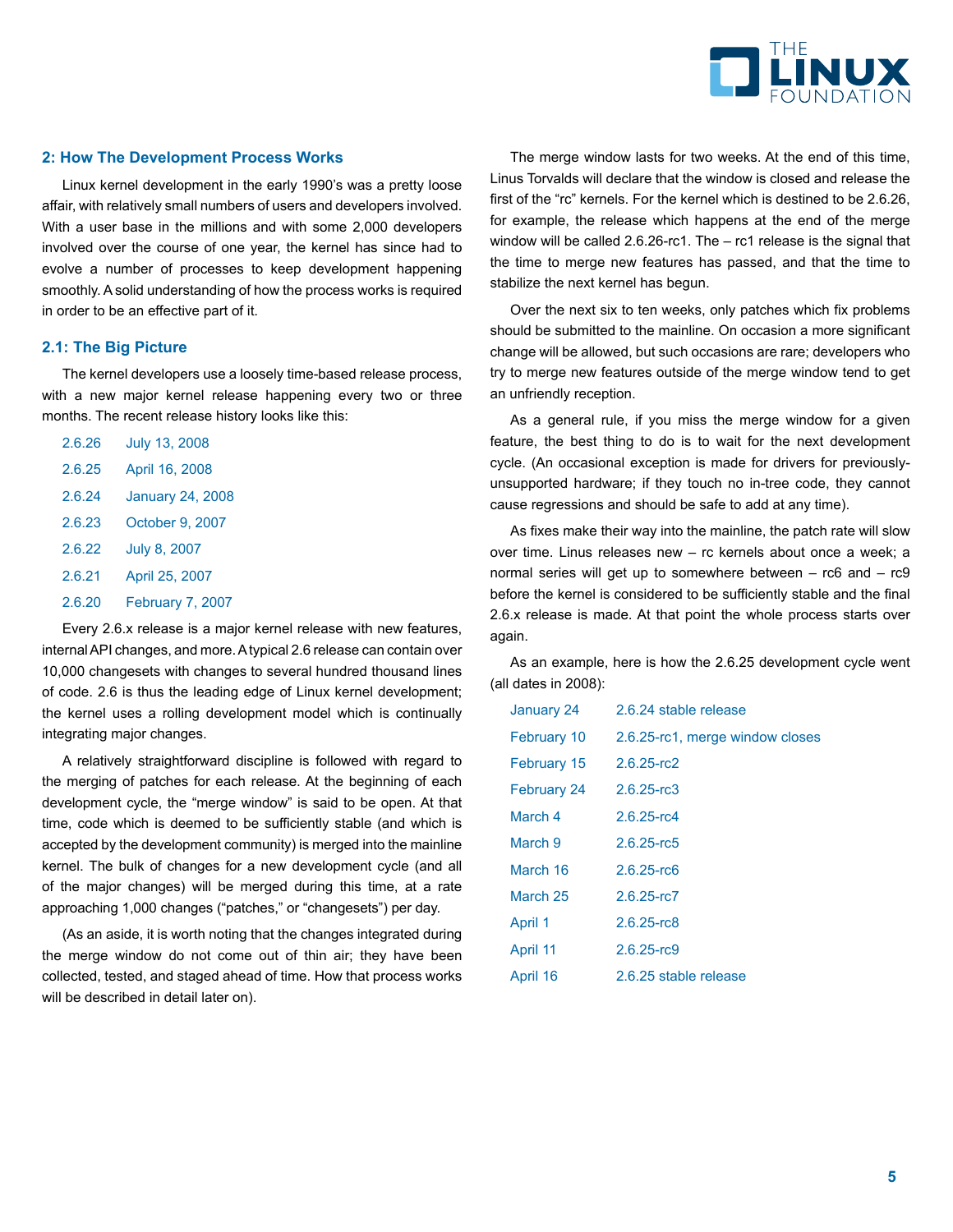



How do the developers decide when to close the development cycle and create the stable release? The most significant metric used is the list of regressions from previous releases. No bugs are welcome, but those which break systems which worked in the past are considered to be especially serious. For this reason, patches which cause regressions are looked upon unfavorably and are quite likely to be reverted during the stabilization period.

The developers' goal is to fix all known regressions before the stable release is made. In the real world, this kind of perfection is hard to achieve; there are just too many variables in a project of this size. There comes a point where delaying the final release just makes the problem worse; the pile of changes waiting for the next merge window will grow larger, creating even more regressions the next time around. So most 2.6.x kernels go out with a handful of known regressions though, hopefully, none of them are serious.

Once a stable release is made, its ongoing maintenance is passed off to the "stable team," currently comprised of Greg Kroah-Hartman and Chris Wright. The stable team will release occasional updates to the stable release using the 2.6.x.y numbering scheme. To be considered for an update release, a patch must (1) fix a significant bug, and (2) already be merged into the mainline for the next development kernel. Continuing our 2.6.25 example, the history (as of this writing) is:

| May 1         | 26.25.1 |
|---------------|---------|
| May 6         | 26.25.2 |
| May 9         | 26.25.3 |
| <b>May 15</b> | 26.25.4 |
| June 7        | 26.25.5 |
| June 9        | 26.25.6 |
| June 16       | 26257   |
| June 21       | 26.25.8 |
| June 24       | 26.25.9 |

Stable updates for a given kernel are made for approximately six months; after that, the maintenance of stable releases is solely the responsibility of the distributors which have shipped that particular kernel.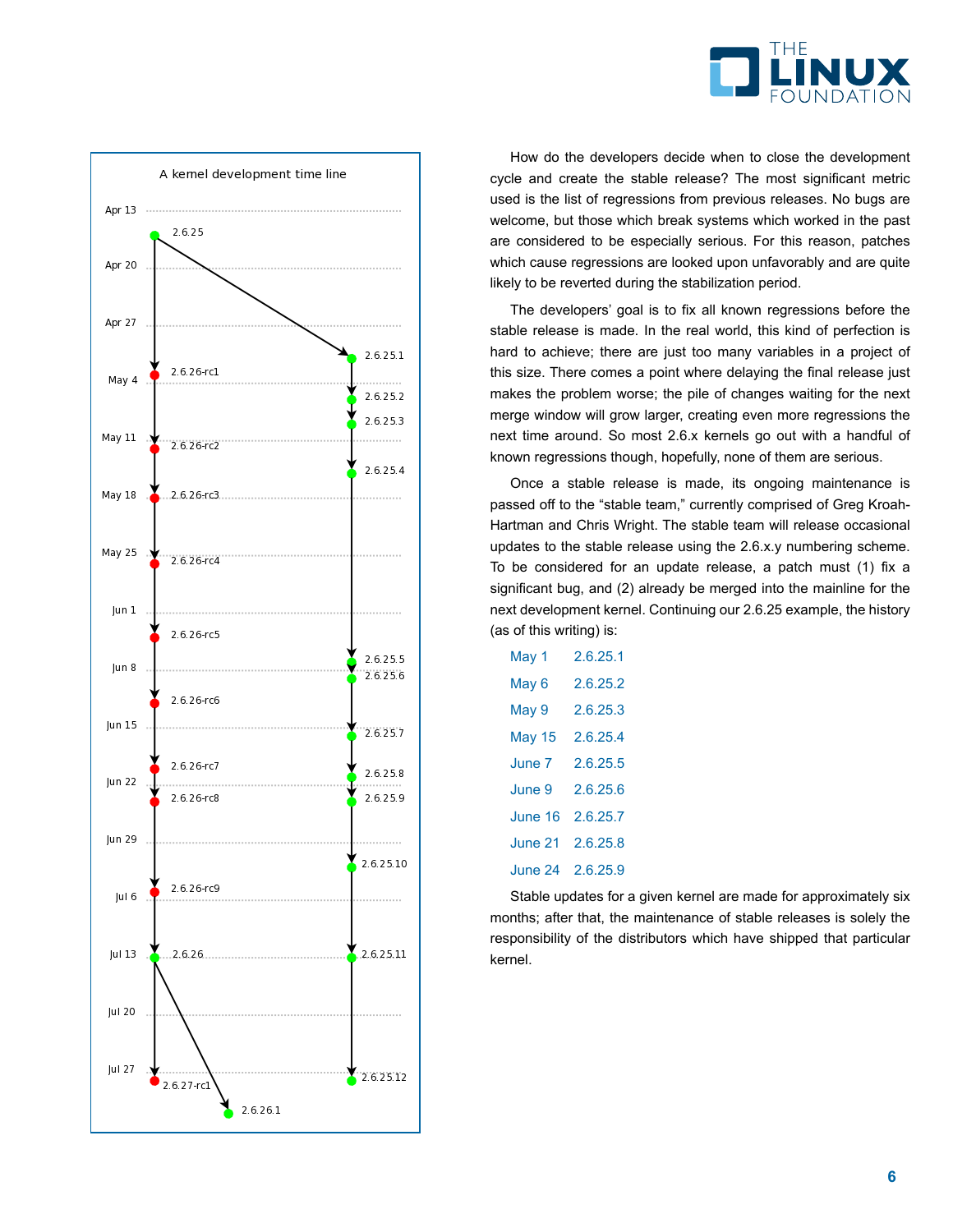

## **2.2: The Lifecycle Of A Patch**

Patches do not go directly from the developer's keyboard into the mainline kernel. There is, instead, a somewhat involved (if somewhat informal) process designed to ensure that each patch is reviewed for quality and that each patch implements a change which is desirable to have in the mainline. This process can happen quickly for minor fixes, or, in the case of large and controversial changes, go on for years. Much developer frustration comes from a lack of understanding of this process or from attempts to circumvent it.

In the hopes of reducing that frustration, this document will describe how a patch gets into the kernel. What follows below is an introduction which describes the process in a somewhat idealized way.

A much more detailed treatment will come in later sections. The stages that a patch goes through are, generally:

- Design. This is where the real requirements for the patch and the way those requirements will be met – are laid out. Design work is often done without involving the community, but it is better to do this work in the open if at all possible; it can save a lot of time redesigning things later.
- Early review. Patches are posted to the relevant mailing list, and developers on that list reply with any comments they may have. This process should turn up any major problems with a patch if all goes well.
- Wider review. When the patch is getting close to ready for mainline inclusion, it will be accepted by a relevant subsystem maintainer – though this acceptance is not a guarantee that the patch will make it all the way to the mainline. The patch will show up in the maintainer's subsystem tree and into the staging trees (described below). When the process works, this step leads to more extensive review of the patch and the discovery of any problems resulting from the integration of this patch with work being done by others.
- Merging into the mainline. Eventually, a successful patch will be merged into the mainline repository managed by Linus Torvalds. More comments and/or problems may surface at this time; it is important that the developer be responsive to these and fix any issues which arise.
- Stable release. The number of users potentially affected by the patch is now large, so, once again, new problems may arise.
- Long-term maintenance. While it is certainly possible for a developer to forget about code after merging it, that sort of behavior tends to leave a poor impression in the development community. Merging code eliminates some of the maintenance burden, in that others will fix problems caused by API changes. But the original developer should continue to take responsibility for the code if it is to remain useful in the longer term.

One of the largest mistakes made by kernel developers (or their employers) is to try to cut the process down to a single "merging into the mainline" step. This approach invariably leads to frustration for everybody involved.

#### **2.3: How Patches Get Into The Kernel**

There is exactly one person who can merge patches into the mainline kernel repository: Linus Torvalds. But, of the over 12,000 patches which went into the 2.6.25 kernel, only 250 (around 2%) were directly chosen by Linus himself. The kernel project has long since grown to a size where no single developer could possibly inspect and select every patch unassisted. The way the kernel developers have addressed this growth is through the use of a lieutenant system built around a chain of trust. The kernel code base is logically broken down into a set of subsystems: networking, specific architecture support, memory management, video devices, etc. Most subsystems have a designated maintainer, a developer who has overall responsibility for the code within that subsystem.

These subsystem maintainers are the gatekeepers (in a loose way) for the portion of the kernel they manage; they are the ones who will (usually) accept a patch for inclusion into the mainline kernel.

Subsystem maintainers each manage their own version of the kernel source tree, usually (but certainly not always) using the git source management tool. Tools like git (and related tools like quilt or mercurial) allow maintainers to track a list of patches, including authorship information and other metadata. At any given time, the maintainer can identify which patches in his or her repository are not found in the mainline.

When the merge window opens, top-level maintainers will ask Linus to "pull" the patches they have selected for merging from their repositories. If Linus agrees, the stream of patches will flow up into his repository, becoming part of the mainline kernel. The amount of attention that Linus pays to specific patches received in a pull operation varies. It is clear that, sometimes, he looks quite closely. But, as a general rule, Linus trusts the subsystem maintainers to not send bad patches upstream.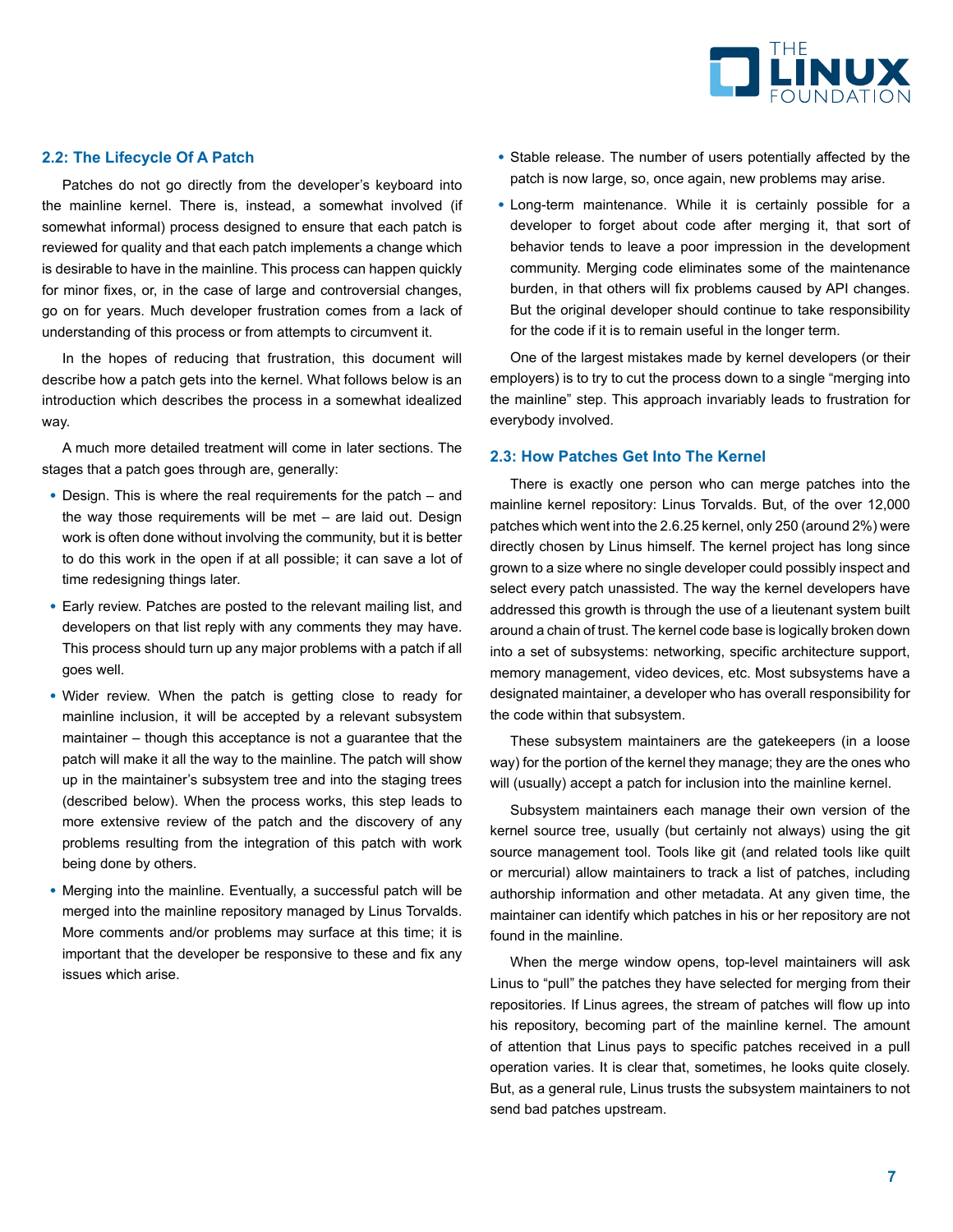

Subsystem maintainers, in turn, can pull patches from other maintainers. For example, the networking tree is built from patches which accumulated first in trees dedicated to network device drivers, wireless networking, etc. This chain of repositories can be arbitrarily long, though it rarely exceeds two or three links. Since each maintainer in the chain trusts those managing lower-level trees, this process is known as the "chain of trust."

Clearly, in a system like this, getting patches into the kernel depends on finding the right maintainer. Sending patches directly to Linus is not normally the right way to go.

## **2.4: Staging Trees**

The chain of subsystem trees guides the flow of patches into the kernel, but it also raises an interesting question: what if somebody wants to look at all of the patches which are being prepared for the next merge window? Developers will be interested in what other changes are pending to see whether there are any conflicts to worry about; a patch which changes a core kernel function prototype, for example, will conflict with any other patches which use the older form of that function. Reviewers and testers want access to the changes in their integrated form before all of those changes land in the mainline kernel. One could pull changes from all of the interesting subsystem trees, but that would be a big and error-prone job.

The answer comes in the form of staging trees, where subsystem trees are collected for testing and review. The older of these trees, maintained by Andrew Morton, is called "-mm" (for memory management, which is how it got started). The -mm tree integrates patches from a long list of subsystem trees; it also has some patches aimed at helping with debugging.

Beyond that, -mm contains a significant collection of patches which have been selected by Andrew directly. These patches may have been posted on a mailing list, or they may apply to a part of the kernel for which there is no designated subsystem tree. As a result, -mm operates as a sort of subsystem tree of last resort; if there is no other obvious path for a patch into the mainline, it is likely to end up in -mm. Miscellaneous patches which accumulate in – mm will eventually either be forwarded on to an appropriate subsystem tree or be sent directly to Linus. In a typical development cycle, approximately 10% of the patches going into the mainline get there via -mm.

The current -mm patch can always be found from the front page of *http://kernel.org/*

Those who want to see the current state of -mm can get the "-mm of the moment" tree, found at: *http://userweb.kernel.org/~akpm/mmotm/*

Use of the MMOTM tree is likely to be a frustrating experience, though; there is a definite chance that it will not even compile. The other staging tree, started more recently, is linux-next, maintained by Stephen Rothwell. The linux-next tree is, by design, a snapshot of what the mainline is expected to look like after the next merge window closes. Linux-next trees are announced on the linux-kernel and linux-next mailing lists when they are assembled; they can be downloaded from:

*http://www.kernel.org/pub/linux/kernel/people/sfr/linux-next/*

Some information about linux-next has been gathered at:

#### *http://linux.f-seidel.de/linux-next/pmwiki/*

 How the linux-next tree will fit into the development process is still changing. As of this writing, the first full development cycle involving linux-next (2.6.26) is coming to an end; thus far, it has proved to be a valuable resource for finding and fixing integration problems before the beginning of the merge window. See *http://lwn.net/ Articles/287155/* for more information on how linux-next has worked to set up the 2.6.27 merge window.

Some developers have begun to suggest that linux-next should be used as the target for future development as well. The linux-next tree does tend to be far ahead of the mainline and is more representative of the tree into which any new work will be merged.

The downside to this idea is that the volatility of linux-next tends to make it a difficult development target. See *http://lwn.net/ Articles/289013/* for more information on this topic, and stay tuned; much is still in flux where linux-next is involved.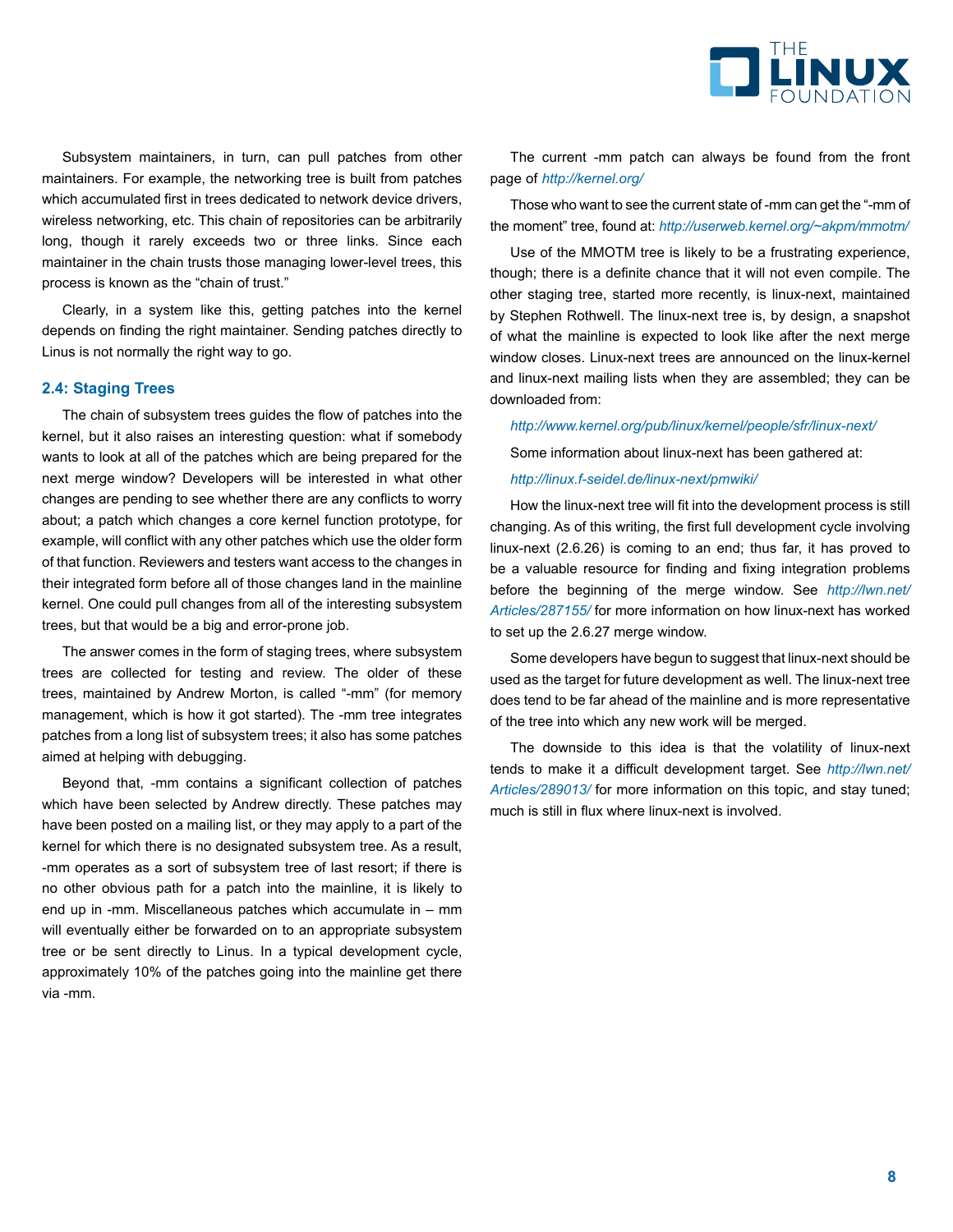

## **2.5: Tools**

As can be seen from the above text, the kernel development process depends heavily on the ability to herd collections of patches in various directions. The whole thing would not work anywhere near as well as it does without suitably powerful tools. Tutorials on how to use these tools are well beyond the scope of this document, but there is space for a few pointers.

By far the dominant source code management system used by the kernel community is git. Git is one of a number of distributed version control systems being developed in the free software community. It is well tuned for kernel development, in that it performs quite well when dealing with large repositories and large numbers of patches. It also has a reputation for being difficult to learn and use, though it has gotten better over time. Some sort of familiarity with git is almost a requirement for kernel developers; even if they do not use it for their own work, they'll need git to keep up with what other developers (and the mainline) are doing.

Git is now packaged by almost all Linux distributions. There is a home page at *http://git.or.cz/*

That page has pointers to documentation and tutorials. One should be aware, in particular, of the Kernel Hacker's Guide to git, which has information specific to kernel development:

#### *http://linux.yyz.us/git-howto.html*

Among the kernel developers who do not use git, the most popular choice is almost certainly Mercurial:

#### *http://www.selenic.com/mercurial/*

Mercurial shares many features with git, but it provides an interface which many find easier to use.

The other tool worth knowing about is Quilt:

#### *http://savannah.nongnu.org/projects/quilt/*

Quilt is a patch management system, rather than a source code management system. It does not track history over time; it is, instead, oriented toward tracking a specific set of changes against an evolving code base. Some major subsystem maintainers use quilt to manage patches intended to go upstream. For the management of certain kinds of trees (-mm, for example), quilt is the best tool for the job.

## **2.6: Mailing Lists**

A great deal of Linux kernel development work is done by way of mailing lists. It is hard to be a fully-functioning member of the community without joining at least one list somewhere. But Linux mailing lists also represent a potential hazard to developers, who risk getting buried under a load of electronic mail, running afoul of the conventions used on the Linux lists, or both.

Most kernel mailing lists are run on vger.kernel.org; the master list can be found at:

#### *http://vger.kernel.org/vger-lists.html*

There are lists hosted elsewhere, though; a number of them are at *lists.redhat.com*.

The core mailing list for kernel development is, of course, linuxkernel. This list is an intimidating place to be; volume can reach 500 messages per day, the amount of noise is high, the conversation can be severely technical, and participants are not always concerned with showing a high degree of politeness. But there is no other place where the kernel development community comes together as a whole; developers who avoid this list will miss important information.

There are a few hints which can help with linux-kernel survival:

 • Have the list delivered to a separate folder, rather than your main mailbox. One must be able to ignore the stream for sustained periods of time.

 • Do not try to follow every conversation – nobody else does. It is important to filter on both the topic of interest (though note that long-running conversations can drift away from the original subject without changing the email subject line) and the people who are participating.

 • Do not feed the trolls. If somebody is trying to stir up an angry response, ignore them.

 • When responding to linux-kernel email (or that on other lists) preserve the Cc: header for all involved. In the absence of a strong reason (such as an explicit request), you should never remove recipients. Always make sure that the person you are responding to is in the Cc: list. This convention also makes it unnecessary to explicitly ask to be copied on replies to your postings.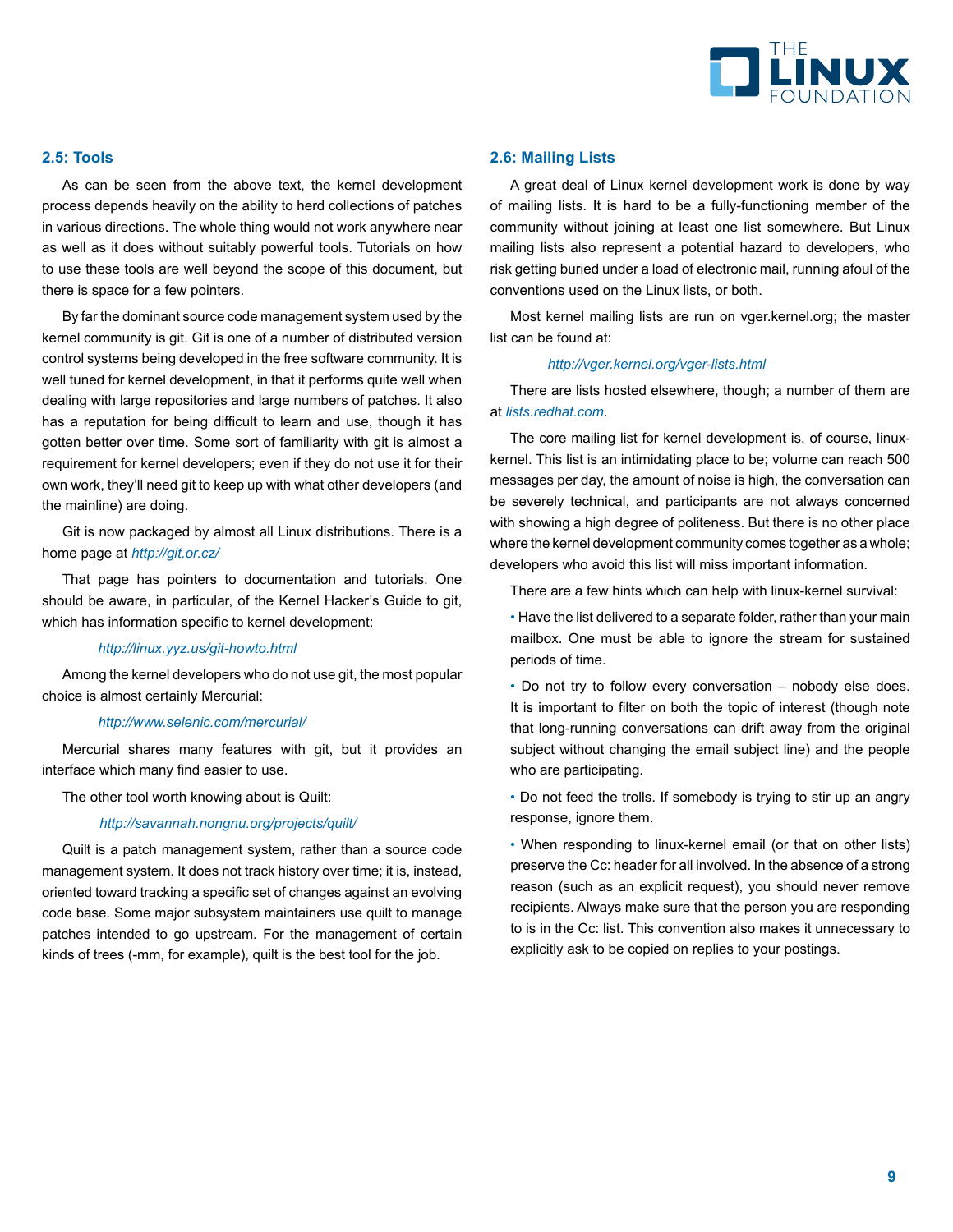

 • Search the list archives (and the net as a whole) before asking questions. Some developers can get impatient with people who clearly have not done their homework.

 • Avoid top-posting (the practice of putting your answer above the quoted text you are responding to). It makes your response harder to read and makes a poor impression.

 • Ask on the correct mailing list. Linux-kernel may be the general meeting point, but it is not the best place to find developers from all subsystems.

The last point  $-$  finding the correct mailing list  $-$  is a common place for beginning developers to go wrong. Somebody who asks a networking-related question on linux-kernel will almost certainly receive a polite suggestion to ask on the netdev list instead, as that is the list frequented by most networking developers. Other lists exist for the SCSI, video4linux, IDE, filesystem, etc. subsystems. The best place to look for mailing lists is in the MAINTAINERS file packaged with the kernel source.

## **2.7: Getting Started With Kernel Development**

Questions about how to get started with the kernel development process are common – from both individuals and companies. Equally common are missteps which make the beginning of the relationship harder than it has to be.

Companies often look to hire well-known developers to get a development group started. This can, in fact, be an effective technique. But it also tends to be expensive and does not do much to grow the pool of experienced kernel developers. It is possible to bring in-house developers up to speed on Linux kernel development, given the investment of a bit of time. Taking this time can endow an employer with a group of developers who understand the kernel and the company both, and who can help to train others as well.

Over the medium term, this is often the more profitable approach. Individual developers are often, understandably, at a loss for a place to start. Beginning with a large project can be intimidating; one often wants to test the waters with something smaller first. This is the point where some developers jump into the creation of patches fixing spelling errors or minor coding style issues. Unfortunately, such patches create a level of noise which is distracting for the development community as a whole, so, increasingly, they are looked down upon. New developers wishing to introduce themselves to the community will not get the sort of reception they wish for by these means.

Andrew Morton gives this advice for aspiring kernel developers:

The #1 project for all kernel beginners should surely be "make sure that the kernel runs perfectly at all times on all machines which you can lay your hands on". Usually the way to do this is to work with others on getting things fixed up (this can require persistence!) but that's fine – it's a part of kernel development. *(http://lwn.net/Articles/283982/)*

In the absence of obvious problems to fix, developers are advised to look at the current lists of regressions and open bugs in general. There is never any shortage of issues in need of fixing; by addressing these issues, developers will gain experience with the process while, at the same time, building respect with the rest of the development community.

## **3: Early-Stage Planning**

When contemplating a Linux kernel development project, it can be tempting to jump right in and start coding. As with any significant project, though, much of the groundwork for success is best laid before the first line of code is written. Some time spent in early planning and communication can save far more time later on.

#### **3.1: Specifying The Problem**

Like any engineering project, a successful kernel enhancement starts with a clear description of the problem to be solved. In some cases, this step is easy: when a driver is needed for a specific piece of hardware, for example. In others, though, it is tempting to confuse the real problem with the proposed solution, and that can lead to difficulties.

Consider an example: some years ago, developers working with Linux audio sought a way to run applications without dropouts or other artifacts caused by excessive latency in the system. The solution they arrived at was a kernel module intended to hook into the Linux Security Module (LSM) framework; this module could be configured to give specific applications access to the realtime scheduler. This module was implemented and sent to the linux-kernel mailing list, where it immediately ran into problems.

To the audio developers, this security module was sufficient to solve their immediate problem. To the wider kernel community, though, it was seen as a misuse of the LSM framework (which is not intended to confer privileges onto processes which they would not otherwise have) and a risk to system stability. Their preferred solutions involved realtime scheduling access via the rlimit mechanism for the short term, and ongoing latency reduction work in the long term.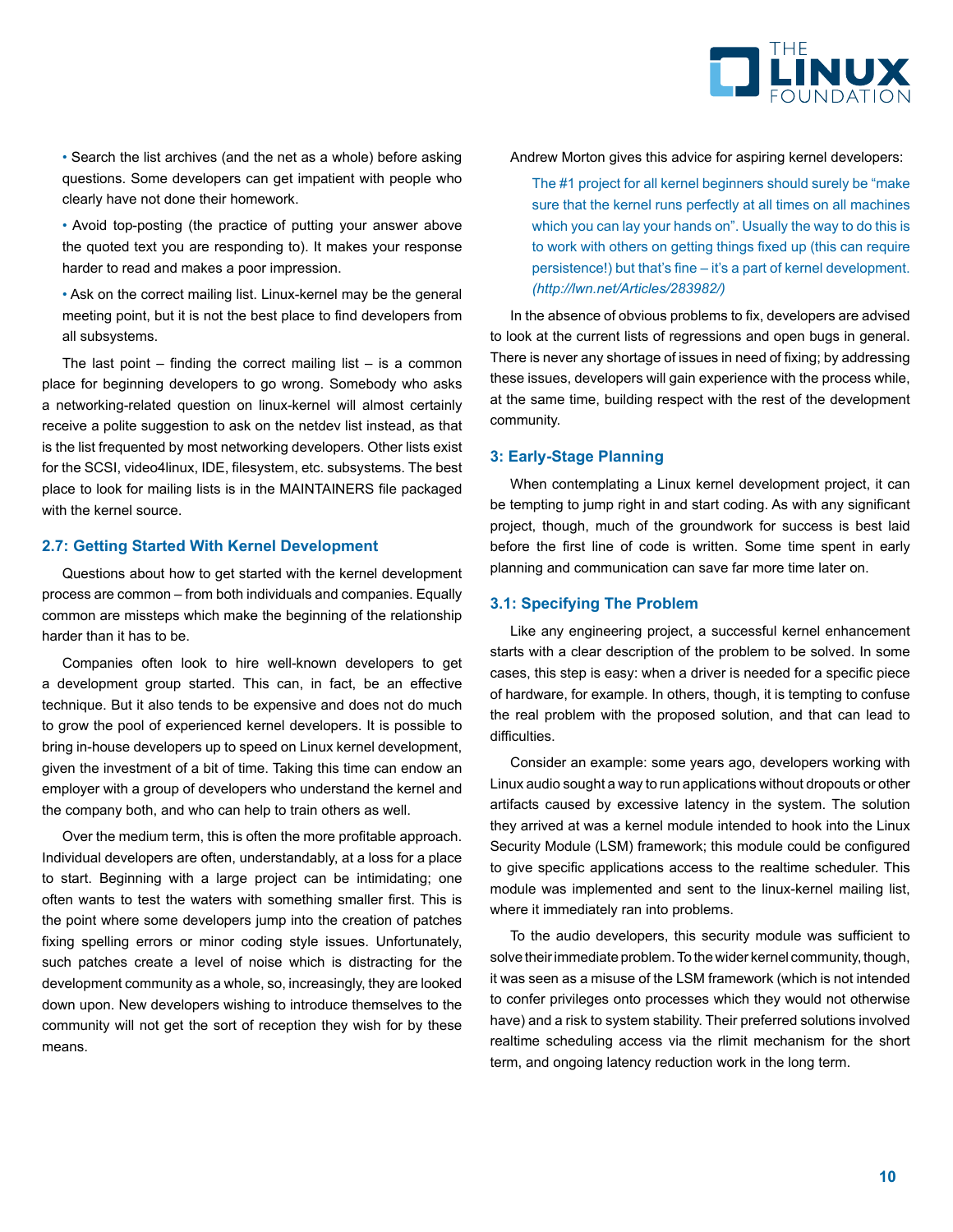

The audio community, however, could not see past the particular solution they had implemented; they were unwilling to accept alternatives. The resulting disagreement left those developers feeling disillusioned with the entire kernel development process; one of them went back to an audio list and posted this:

There are a number of very good Linux kernel developers, but they tend to get outshouted by a large crowd of arrogant fools. Trying to communicate user requirements to these people is a waste of time. They are much too "intelligent" to listen to lesser mortals. *(http://lwn.net/Articles/131776/)*

The reality of the situation was different; the kernel developers were far more concerned about system stability, long-term maintenance, and finding the right solution to the problem than they were with a specific module. The moral of the story is to focus on the problem  $-$  not a specific solution  $-$  and to discuss it with the development community before investing in the creation of a body of code.

So, when contemplating a kernel development project, one should obtain answers to a short set of questions:

- What, exactly, is the problem which needs to be solved?
- Who are the users affected by this problem? Which use cases should the solution address?
- How does the kernel fall short in addressing that problem now?

Only then does it make sense to start considering possible solutions.

#### **3.2: Early Discussion**

When planning a kernel development project, it makes great sense to hold discussions with the community before launching into implementation. Early communication can save time and trouble in a number of ways:

• It may well be that the problem is addressed by the kernel in ways which you have not understood. The Linux kernel is large and has a number of features and capabilities which are not immediately obvious. Not all kernel capabilities are documented as well as one might like, and it is easy to miss things. Your author has seen the posting of a complete driver which duplicated an existing driver that the new author had been unaware of. Code which reinvents existing wheels is not only wasteful it will also not be accepted into the mainline kernel.

- There may be elements of the proposed solution which will not be acceptable for mainline merging. It is better to find out about problems like this before writing the code.
- It's entirely possible that other developers have thought about the problem; they may have ideas for a better solution, and may be willing to help in the creation of that solution.

Years of experience with the kernel development community have taught a clear lesson: kernel code which is designed and developed behind closed doors invariably has problems which are only revealed when the code is released into the community. Sometimes these problems are severe, requiring months or years of effort before the code can be brought up to the kernel community's standards. Some examples include:

- The Devicescape network stack was designed and implemented for single-processor systems. It could not be merged into the mainline until it was made suitable for multiprocessor systems. Retrofitting locking and such into code is a difficult task; as a result, the merging of this code (now called mac80211) was delayed for over a year.
- The Reiser4 filesystem included a number of capabilities which, in the core kernel developers' opinion, should have been implemented in the virtual filesystem layer instead. It also included features which could not easily be implemented without exposing the system to user-caused deadlocks. The late revelation of these problems – and refusal to address some of them – has caused Reiser4 to stay out of the mainline kernel.
- The AppArmor security module made use of internal virtual filesystem data structures in ways which were considered to be unsafe and unreliable. This code has since been significantly reworked, but remains outside of the mainline.

In each of these cases, a great deal of pain and extra work could have been avoided with some early discussion with the kernel developers.

## **3.3: Who Do You Talk To?**

When developers decide to take their plans public, the next question will be: where do we start? The answer is to find the right mailing list(s) and the right maintainer. For mailing lists, the best approach is to look in the MAINTAINERS file for a relevant place to post. If there is a suitable subsystem list, posting there is often preferable to posting on linux-kernel; you are more likely to reach developers with expertise in the relevant subsystem and the environment may be more supportive.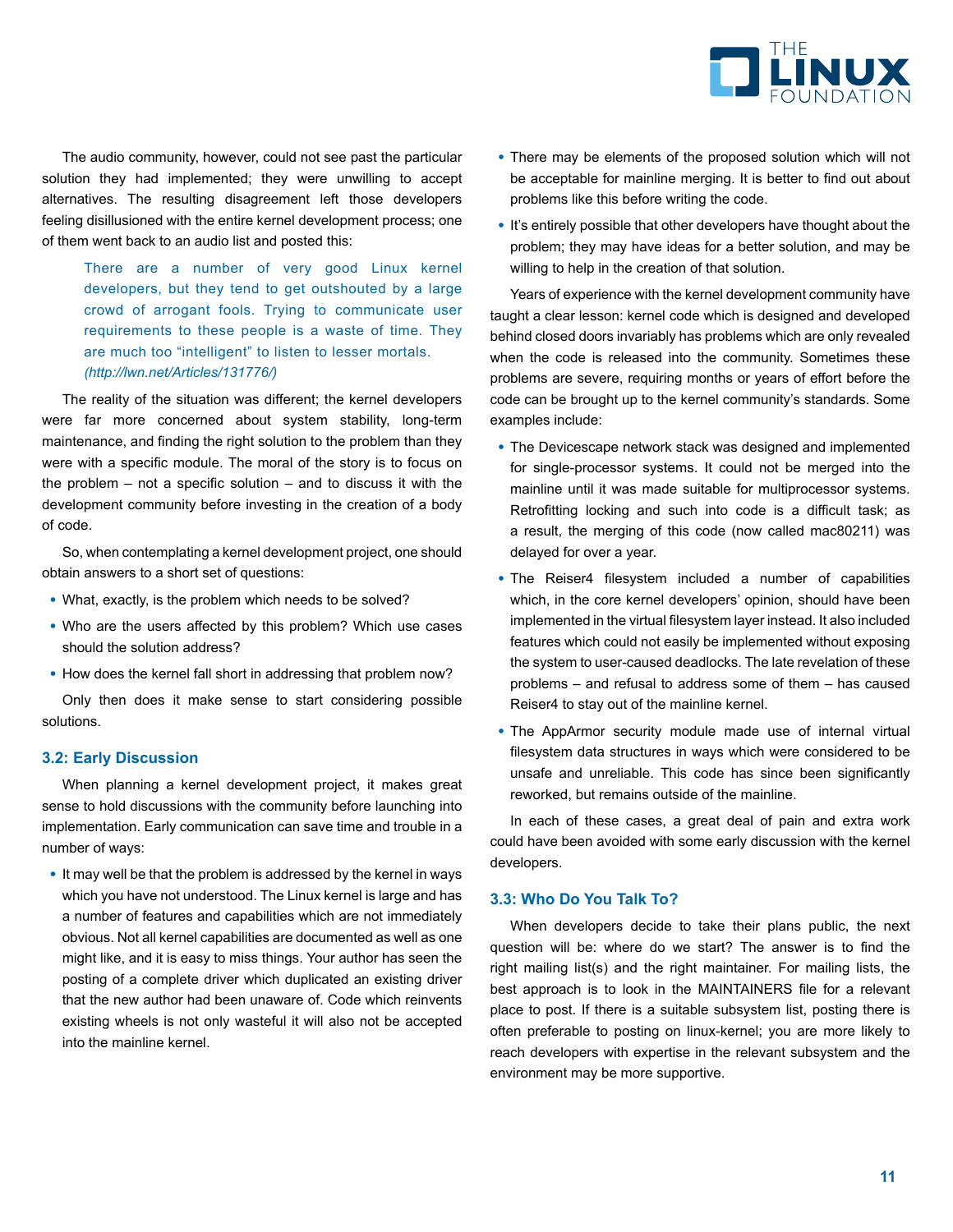

Finding maintainers can be a bit harder. Again, the MAINTAINERS file is the place to start. That file tends to not always be up to date, though, and not all subsystems are represented there. The person listed in the MAINTAINERS file may, in fact, not be the person who is actually acting in that role currently. So, when there is doubt about who to contact, a useful trick is to use git (and "git log" in particular) to see who is currently active within the subsystem of interest. Look at who is writing patches, and who, if anybody, is attaching Signedoff-by lines to those patches. Those are the people who will be best placed to help with a new development project.

If all else fails, talking to Andrew Morton can be an effective way to track down a maintainer for a specific piece of code.

## **3.4: When To Post?**

If possible, posting your plans during the early stages can only be helpful. Describe the problem being solved and any plans that have been made on how the implementation will be done. Any information you can provide can help the development community provide useful input on the project.

One discouraging thing which can happen at this stage is not a hostile reaction, but, instead, little or no reaction at all. The sad truth of the matter is (1) kernel developers tend to be busy, (2) there is no shortage of people with grand plans and little code (or even prospect of code) to back them up, and (3) nobody is obligated to review or comment on ideas posted by others. If a request-for-comments posting yields little in the way of comments, do not assume that it means there is no interest in the project. Unfortunately, you also cannot assume that there are no problems with your idea. The best thing to do in this situation is to proceed, keeping the community informed as you go.

## **3.5: Getting Official Buy-In**

If your work is being done in a corporate environment – as most Linux kernel work is – you must, obviously, have permission from suitably empowered managers before you can post your company's plans or code to a public mailing list. The posting of code which has not been cleared for release under a GPL-compatible license can be especially problematic; the sooner that a company's management and legal staff can agree on the posting of a kernel development project, the better off everybody involved will be.

Some readers may be thinking at this point that their kernel work is intended to support a product which does not yet have an officially acknowledged existence. Revealing their employer's plans on a public mailing list may not be a viable option. In cases like this, it is worth considering whether the secrecy is really necessary; there is often no real need to keep development plans behind closed doors.

That said, there are also cases where a company legitimately cannot disclose its plans early in the development process. Companies with experienced kernel developers may choose to proceed in an open-loop manner on the assumption that they will be able to avoid serious integration problems later. For companies without that sort of in-house expertise, the best option is often to hire an outside developer to review the plans under a non-disclosure agreement The Linux Foundation operates an NDA program designed to help with this sort of situation; more information can be found at:

## *http://www.linuxfoundation.org/en/NDA\_program*

This kind of review is often enough to avoid serious problems later on without requiring public disclosure of the project.

## **4: Getting The Code Right**

While there is much to be said for a solid and community-oriented design process, the proof of any kernel development project is in the resulting code. It is the code which will be examined by other developers and merged (or not) into the mainline tree. So it is the quality of this code which will determine the ultimate success of the project.

This section will examine the coding process. We'll start with a look at a number of ways in which kernel developers can go wrong. Then the focus will shift toward doing things right and the tools which can help in that quest.

#### **4.1: Pitfalls**

#### **Coding Style**

The kernel has long had a standard coding style, described in Documentation/CodingStyle. For much of that time, the policies described in that file were taken as being, at most, advisory. As a result, there is a substantial amount of code in the kernel which does not meet the coding style guidelines. The presence of that code leads to two independent hazards for kernel developers.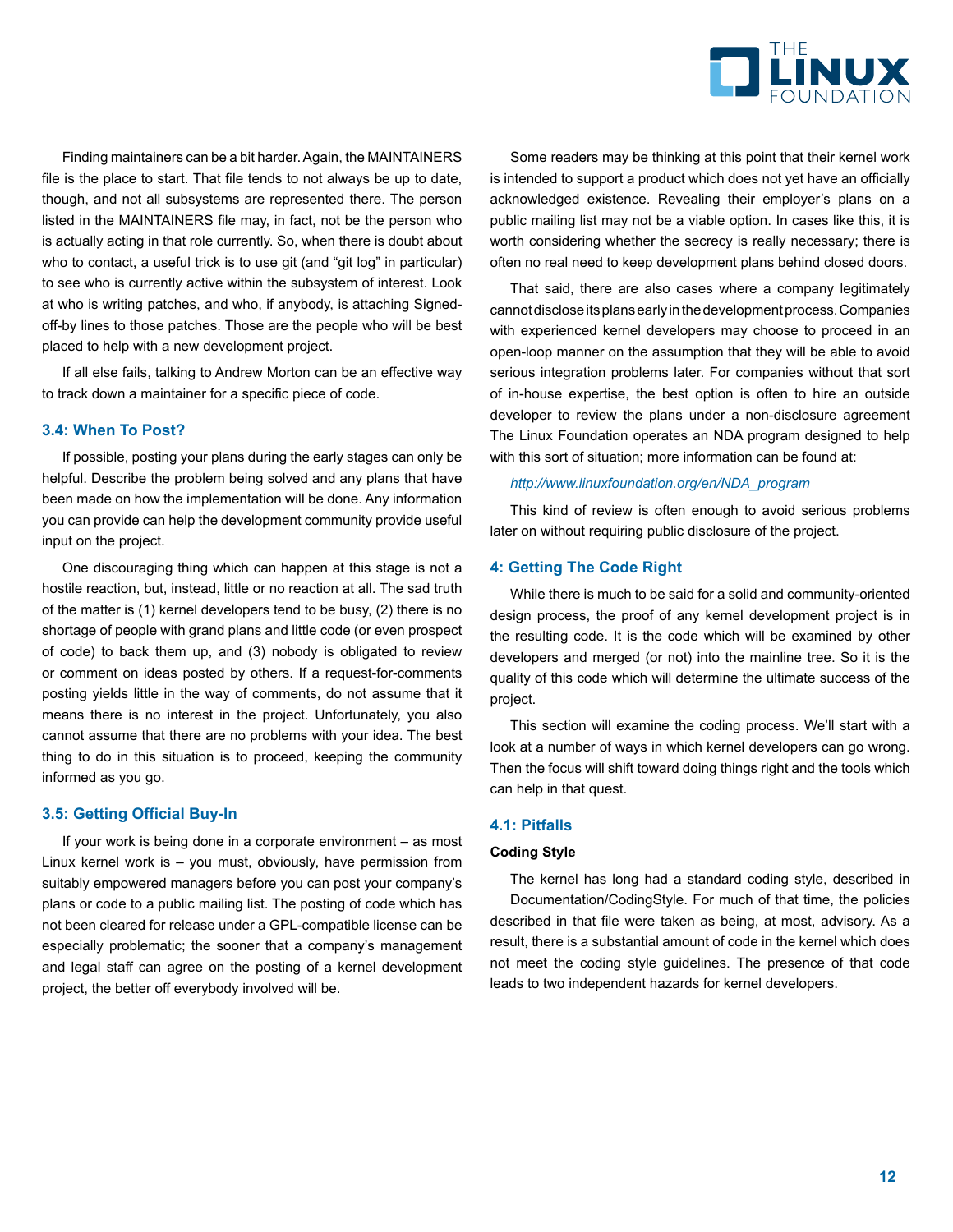

The first of these is to believe that the kernel coding standards do not matter and are not enforced. The truth of the matter is that adding new code to the kernel is very difficult if that code is not coded according to the standard; many developers will request that the code be reformatted before they will even review it. A code base as large as the kernel requires some uniformity of code to make it possible for developers to quickly understand any part of it. So there is no longer room for strangely-formatted code.

 Occasionally, the kernel's coding style will run into conflict with an employer's mandated style. In such cases, the kernel's style will have to win before the code can be merged. Putting code into the kernel means giving up a degree of control in a number of ways – including control over how the code is formatted.

The other trap is to assume that code which is already in the kernel is urgently in need of coding style fixes. Developers may start to generate reformatting patches as a way of gaining familiarity with the process, or as a way of getting their name into the kernel changelogs – or both. But pure coding style fixes are seen as noise by the development community; they tend to get a chilly reception. So this type of patch is best avoided. It is natural to fix the style of a piece of code while working on it for other reasons, but coding style changes should not be made for their own sake.

The coding style document also should not be read as an absolute law which can never be transgressed. If there is a good reason to go against the style (a line which becomes far less readable if split to fit within the 80-column limit, for example), just do it.

#### **Abstraction Layers**

Computer Science professors teach students to make extensive use of abstraction layers in the name of flexibility and information hiding. Certainly the kernel makes extensive use of abstraction; no project involving several million lines of code could do otherwise and survive.

But experience has shown that excessive or premature abstraction can be just as harmful as premature optimization. Abstraction should be used to the level required and no further.

At a simple level, consider a function which has an argument which is always passed as zero by all callers. One could retain that argument just in case somebody eventually needs to use the extra flexibility that it provides. By that time, though, chances are good that the code which implements this extra argument has been broken in some subtle way which was never noticed – because it has never been used.

Or, when the need for extra flexibility arises, it does not do so in a way which matches the programmer's early expectation. Kernel developers will routinely submit patches to remove unused arguments; they should, in general, not be added in the first place.

Abstraction layers which hide access to hardware – often to allow the bulk of a driver to be used with multiple operating systems – are especially frowned upon. Such layers obscure the code and may impose a performance penalty; they do not belong in the Linux kernel.

On the other hand, if you find yourself copying significant amounts of code from another kernel subsystem, it is time to ask whether it would, in fact, make sense to pull out some of that code into a separate library or to implement that functionality at a higher level. There is no value in replicating the same code throughout the kernel.

#### **#Ifdef and Preprocessor Use In General**

The C preprocessor seems to present a powerful temptation to some C programmers, who see it as a way to efficiently encode a great deal of flexibility into a source file. But the preprocessor is not C, and heavy use of it results in code which is much harder for others to read and harder for the compiler to check for correctness. Heavy preprocessor use is almost always a sign of code which needs some cleanup work.

Conditional compilation with #ifdef is, indeed, a powerful feature, and it is used within the kernel. But there is little desire to see code which is sprinkled liberally with #ifdef blocks. As a general rule, #ifdef use should be confined to header files whenever possible. Conditionally-compiled code can be confined to functions which, if the code is not to be present, simply become empty. The compiler will then quietly optimize out the call to the empty function. The result is far cleaner code which is easier to follow.

C preprocessor macros present a number of hazards, including possible multiple evaluation of expressions with side effects and no type safety. If you are tempted to define a macro, consider creating an inline function instead. The code which results will be the same, but inline functions are easier to read, do not evaluate their arguments multiple times, and allow the compiler to perform type checking on the arguments and return value.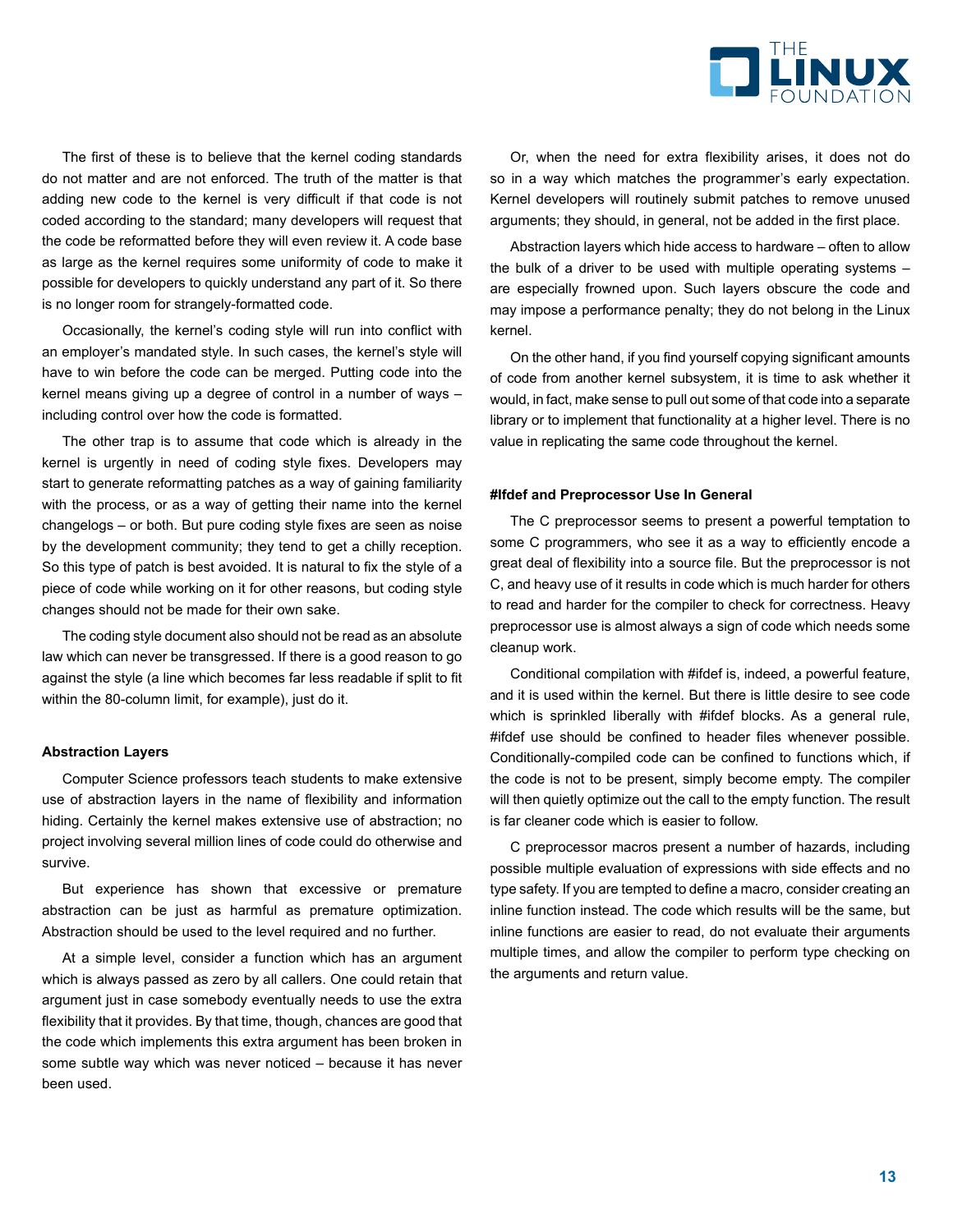

## **Inline Functions**

Inline functions present a hazard of their own, though. Programmers can become enamored of the perceived efficiency inherent in avoiding a function call and fill a source file with inline functions. Those functions, however, can actually reduce performance. Since their code is replicated at each call site, they end up bloating the size of the compiled kernel.

That, in turn, creates pressure on the processor's memory caches, which can slow execution dramatically. Inline functions, as a rule, should be quite small and relatively rare. The cost of a function call, after all, is not that high; the creation of large numbers of inline functions is a classic example of premature optimization.

In general, kernel programmers ignore cache effects at their peril. The classic time/space tradeoff taught in beginning data structures classes often does not apply to contemporary hardware. Space \*is\* time, in that a larger program will run slower than one which is more compact.

#### **Locking**

In May, 2006, the "Devicescape" networking stack was, with great fanfare, released under the GPL and made available for inclusion in the mainline kernel. This donation was welcome news; support for wireless networking in Linux was considered substandard at best, and the Devicescape stack offered the promise of fixing that situation. Yet, this code did not actually make it into the mainline until June, 2007 (2.6.22). What happened?

This code showed a number of signs of having been developed behind corporate doors. But one large problem in particular was that it was not designed to work on multiprocessor systems. Before this networking stack (now called mac80211) could be merged, a locking scheme needed to be retrofitted onto it.

Once upon a time, Linux kernel code could be developed without thinking about the concurrency issues presented by multiprocessor systems. Now, however, this document is being written on a dualcore laptop. Even on single-processor systems, work being done to improve responsiveness will raise the level of concurrency within the kernel. The days when kernel code could be written without thinking about locking are long past.

Any resource (data structures, hardware registers, etc.) which could be accessed concurrently by more than one thread must be protected by a lock. New code should be written with this requirement in mind; retrofitting locking after the fact is a rather more difficult task. Kernel developers should take the time to understand the available locking primitives well enough to pick the right tool for the job. Code which shows a lack of attention to concurrency will have a difficult path into the mainline.

#### **Regressions**

One final hazard worth mentioning is this: it can be tempting to make a change (which may bring big improvements) which causes something to break for existing users. This kind of change is called a "regression," and regressions have become most unwelcome in the mainline kernel. With few exceptions, changes which cause regressions will be backed out if the regression cannot be fixed in a timely manner. Far better to avoid the regression in the first place.

It is often argued that a regression can be justified if it causes things to work for more people than it creates problems for. Why not make a change if it brings new functionality to ten systems for each one it breaks? The best answer to this question was expressed by Linus in July, 2007:

So we don't fix bugs by introducing new problems. That way lies madness, and nobody ever knows if you actually make any real progress at all. Is it two steps forwards, one step back, or one step forward and two steps back? *(http://lwn.net/Articles/243460/)*

An especially unwelcome type of regression is any sort of change to the user-space ABI. Once an interface has been exported to user space, it must be supported indefinitely. This fact makes the creation of user-space interfaces particularly challenging: since they cannot be changed in incompatible ways, they must be done right the first time. For this reason, a great deal of thought, clear documentation, and wide review for user-space interfaces is always required.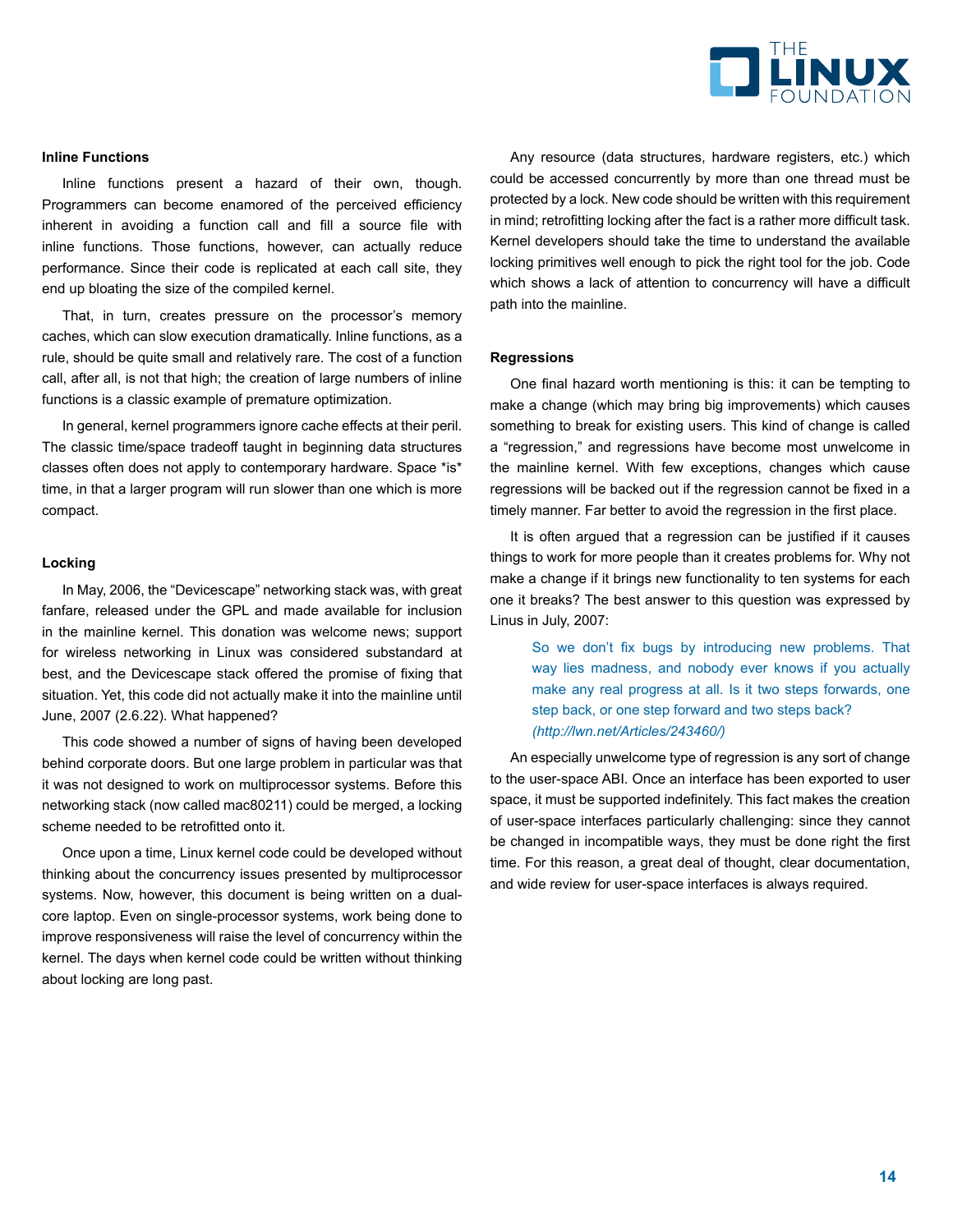

## **4.2: Code Checking Tools**

For now, at least, the writing of error-free code remains an ideal that few of us can reach. What we can hope to do, though, is to catch and fix as many of those errors as possible before our code goes into the mainline kernel. To that end, the kernel developers have put together an impressive array of tools which can catch a wide variety of obscure problems in an automated way. Any problem caught by the computer is a problem which will not afflict a user later on, so it stands to reason that the automated tools should be used whenever possible.

The first step is simply to heed the warnings produced by the compiler. Contemporary versions of gcc can detect (and warn about) a large number of potential errors. Quite often, these warnings point to real problems. Code submitted for review should, as a rule, not produce any compiler warnings. When silencing warnings, take care to understand the real cause and try to avoid "fixes" which make the warning go away without addressing its cause.

Note that not all compiler warnings are enabled by default. Build the kernel with "make EXTRA\_CFLAGS=-W" to get the full set.

The kernel provides several configuration options which turn on debugging features; most of these are found in the "kernel hacking" submenu. Several of these options should be turned on for any kernel used for development or testing purposes. In particular, you should turn on:

- ENABLE\_WARN\_DEPRECATED, ENABLE\_MUST\_CHECK, and FRAME\_WARN to get an extra set of warnings for problems like the use of deprecated interfaces or ignoring an important return value from a function. The output generated by these warnings can be verbose, but one need not worry about warnings from other parts of the kernel.
- DEBUG OBJECTS will add code to track the lifetime of various objects created by the kernel and warn when things are done out of order. If you are adding a subsystem which creates (and exports) complex objects of its own, consider adding support for the object debugging infrastructure.
- DEBUG\_SLAB can find a variety of memory allocation and use errors; it should be used on most development kernels.
- DEBUG\_SPINLOCK, DEBUG\_SPINLOCK\_SLEEP, and DEBUG MUTEXES will find a number of common locking errors.

There are quite a few other debugging options, some of which will be discussed below. Some of them have a significant performance impact and should not be used all of the time. But some time spent learning the available options will likely be paid back many times over in short order.

One of the heavier debugging tools is the locking checker, or "lockdep." This tool will track the acquisition and release of every lock (spinlock or mutex) in the system, the order in which locks are acquired relative to each other, the current interrupt environment, and more. It can then ensure that locks are always acquired in the same order, that the same interrupt assumptions apply in all situations, and so on. In other words, lockdep can find a number of scenarios in which the system could, on rare occasion, deadlock. This kind of problem can be painful (for both developers and users) in a deployed system; lockdep allows them to be found in an automated manner ahead of time. Code with any sort of non-trivial locking should be run with lockdep enabled before being submitted for inclusion.

As a diligent kernel programmer, you will, beyond doubt, check the return status of any operation (such as a memory allocation) which can fail. The fact of the matter, though, is that the resulting failure recovery paths are, probably, completely untested. Untested code tends to be broken code; you could be much more confident of your code if all those error-handling paths had been exercised a few times.

The kernel provides a fault injection framework which can do exactly that, especially where memory allocations are involved. With fault injection enabled, a configurable percentage of memory allocations will be made to fail; these failures can be restricted to a specific range of code. Running with fault injection enabled allows the programmer to see how the code responds when things go badly. See Documentation/fault-injection/fault-injection.text for more information on how to use this facility.

Other kinds of errors can be found with the "sparse" static analysis tool. With sparse, the programmer can be warned about confusion between user-space and kernel-space addresses, mixture of bigendian and small-endian quantities, the passing of integer values where a set of bit flags is expected, and so on. Sparse must be installed separately (it can be found at *http://www.kernel.org/pub/ software/devel/sparse/* if your distributor does not package it); it can then be run on the code by adding "C=1" to your make command.

Other kinds of portability errors are best found by compiling your code for other architectures. If you do not happen to have an S/390 system or a Blackfin development board handy, you can still perform the compilation step. A large set of cross compilers for x86 systems can be found at *http://www.kernel.org/pub/tools/crosstool/*

Some time spent installing and using these compilers will help avoid embarrassment later.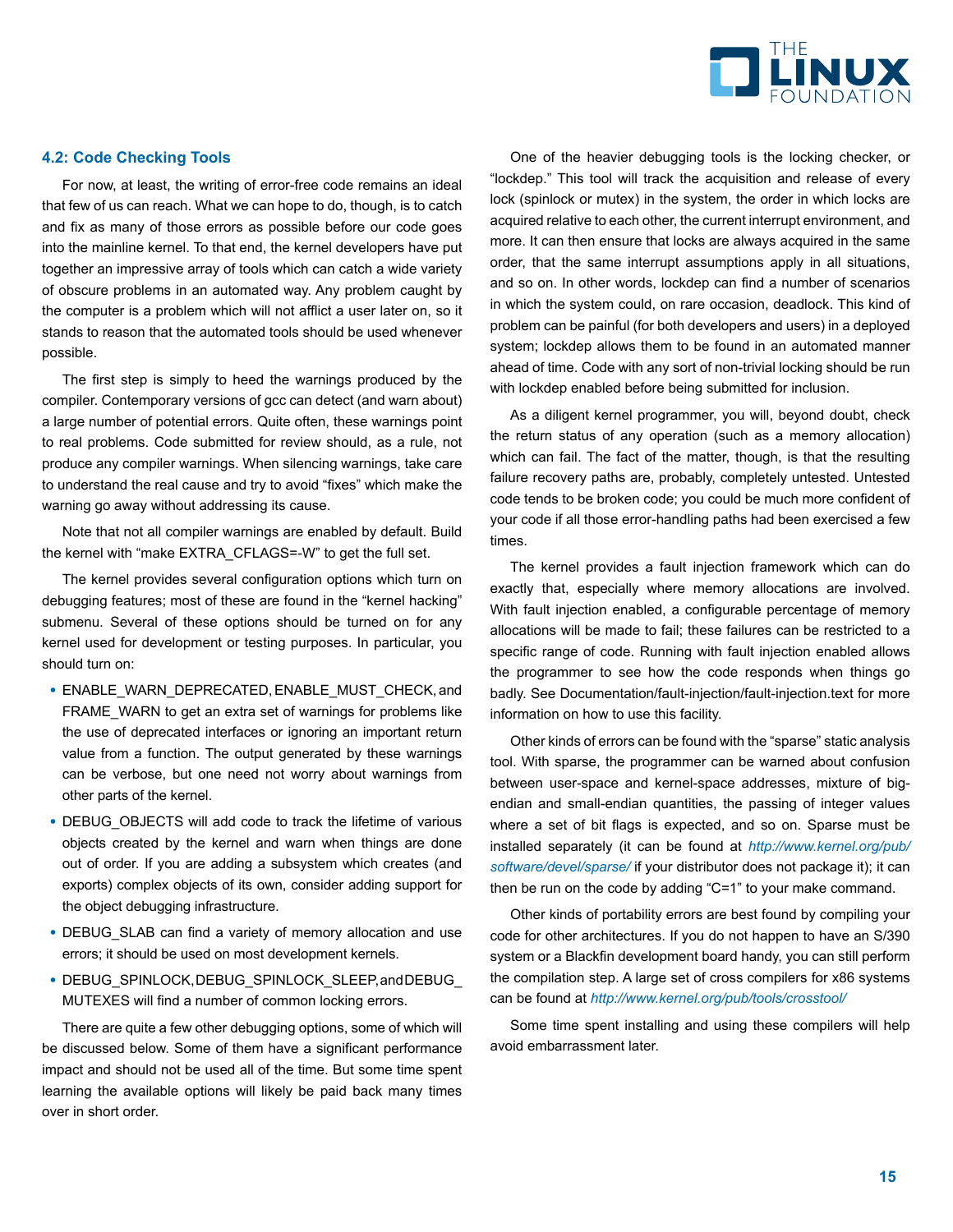

## **4.3: Documentation**

Documentation has often been more the exception than the rule with kernel development. Even so, adequate documentation will help to ease the merging of new code into the kernel, make life easier for other developers, and will be helpful for your users. In many cases, the addition of documentation has become essentially mandatory.

The first piece of documentation for any patch is its associated

changelog. Log entries should describe the problem being solved, the form of the solution, the people who worked on the patch, any relevant effects on performance, and anything else that might be needed to understand the patch.

Any code which adds a new user-space interface – including new sysfs or /proc files – should include documentation of that interface which enables user-space developers to know what they are working with. See Documentation/ABI/README for a description of how this documentation should be formatted and what information needs to be provided.

The file Documentation/kernel-parameters.txt describes all of the kernel's boot-time parameters. Any patch which adds new parameters should add the appropriate entries to this file.

Any new configuration options must be accompanied by help text which clearly explains the options and when the user might want to select them.

Internal API information for many subsystems is documented by way of specially-formatted comments; these comments can be extracted and formatted in a number of ways by the "kernel-doc" script. If you are working within a subsystem which has kerneldoc comments, you should maintain them and add them, as appropriate, for externally-available functions. Even in areas which have not been so documented, there is no harm in adding kerneldoc comments for the future; indeed, this can be a useful activity for beginning kernel developers. The format of these comments, along with some information on how to create kerneldoc templates can be found in the file Documentation/kernel-doc-nano-HOWTO.txt.

Anybody who reads through a significant amount of existing kernel code will note that, often, comments are most notable by their absence. Once again, the expectations for new code are higher than they were in the past; merging uncommented code will be harder. That said, there is little desire for verbosely-commented code. The code should, itself, be readable, with comments explaining the more subtle aspects.

Certain things should always be commented. Uses of memory barriers should be accompanied by a line explaining why the barrier is necessary. The locking rules for data structures generally need to be explained somewhere. Major data structures need comprehensive documentation in general.

Non-obvious dependencies between separate bits of code should be pointed out. Anything which might tempt a code janitor to make an incorrect "cleanup" needs a comment saying why it is done the way it is. And so on.

## **4.4: Internal Api Changes**

The binary interface provided by the kernel to user space cannot be broken except under the most severe circumstances. The kernel's internal programming interfaces, instead, are highly fluid and can be changed when the need arises. If you find yourself having to work around a kernel API, or simply not using a specific functionality because it does not meet your needs, that may be a sign that the API needs to change. As a kernel developer, you are empowered to make such changes.

There are, of course, some catches. API changes can be made, but they need to be well justified. So any patch making an internal API change should be accompanied by a description of what the change is and why it is necessary. This kind of change should also be broken out into a separate patch, rather than buried within a larger patch.

The other catch is that a developer who changes an internal API is generally charged with the task of fixing any code within the kernel tree which is broken by the change. For a widely-used function, this duty can lead to literally hundreds or thousands of changes – many of which are likely to conflict with work being done by other developers. Needless to say, this can be a large job, so it is best to be sure that the justification is solid.

When making an incompatible API change, one should, whenever possible, ensure that code which has not been updated is caught by the compiler. This will help you to be sure that you have found all intree uses of that interface. It will also alert developers of out-of-tree code that there is a change that they need to respond to. Supporting out-of-tree code is not something that kernel developers need to be worried about, but we also do not have to make life harder for out-oftree developers than it it needs to be.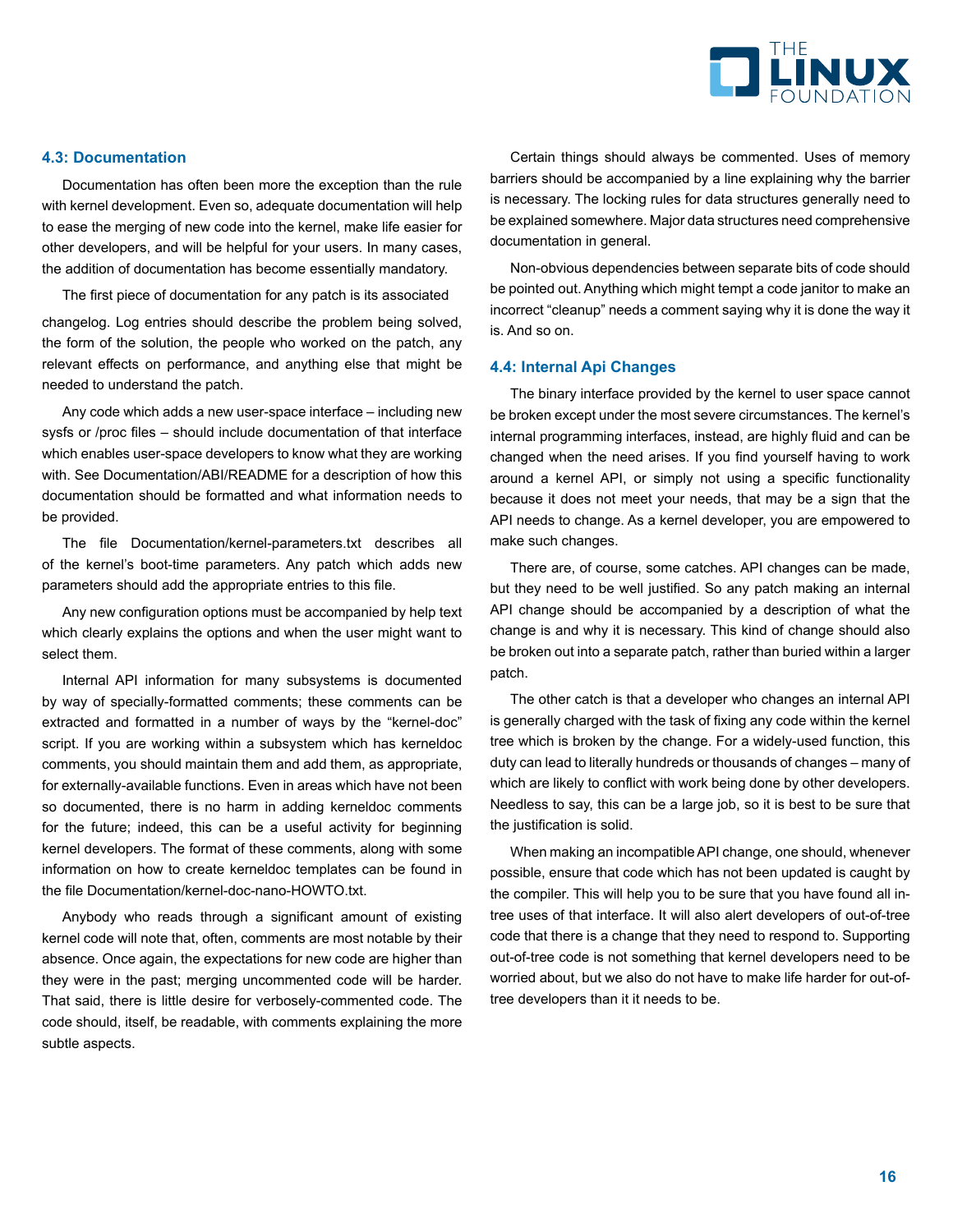

## **5: Posting Patches**

Sooner or later, the time comes when your work is ready to be presented to the community for review and, eventually, inclusion into the mainline kernel. Unsurprisingly, the kernel development community has evolved a set of conventions and procedures which are used in the posting of patches; following them will make life much easier for everybody involved. This document will attempt to cover these expectations in reasonable detail; more information can also be found in the files SubmittingPatches, SubmittingDrivers, and SubmitChecklist in the kernel documentation directory.

## **5.1: When To Post**

There is a constant temptation to avoid posting patches before they are completely "ready." For simple patches, that is not a problem. If the work being done is complex, though, there is a lot to be gained by getting feedback from the community before the work is complete. So you should consider posting in-progress work, or even making a git tree available so that interested developers can catch up with your work at any time.

When posting code which is not yet considered ready for inclusion, it is a good idea to say so in the posting itself. Also mention any major work which remains to be done and any known problems. Fewer people will look at patches which are known to be half-baked, but those who do will come in with the idea that they can help you drive the work in the right direction.

## **5.2: Before Creating Patches**

There are a number of things which should be done before you consider sending patches to the development community. These include:

- Test the code to the extent that you can. Make use of the kernel's debugging tools, ensure that the kernel will build with all reasonable combinations of configuration options, use crosscompilers to build for different architectures, etc.
- Make sure your code is compliant with the kernel coding style guidelines.
- Does your change have performance implications? If so, you should run benchmarks showing what the impact (or benefit) of your change is; a summary of the results should be included with the patch.
- Be sure that you have the right to post the code. If this work was done for an employer, the employer likely has a right to the work and must be agreeable with its release under the GPL.

As a general rule, putting in some extra thought before posting code almost always pays back the effort in short order.

## **5.3: Patch Preparation**

The preparation of patches for posting can be a surprising amount of work, but, once again, attempting to save time here is not generally advisable even in the short term.

Patches must be prepared against a specific version of the kernel. As a general rule, a patch should be based on the current mainline as found in Linus's git tree. It may become necessary to make versions against -mm, linux-next, or a subsystem tree, though, to facilitate wider testing and review. Depending on the area of your patch and what is going on elsewhere, basing a patch against these other trees can require a significant amount of work resolving conflicts and dealing with API changes.

Only the most simple changes should be formatted as a single patch; everything else should be made as a logical series of changes. Splitting up patches is a bit of an art; some developers spend a long time figuring out how to do it in the way that the community expects.

There are a few rules of thumb, however, which can help considerably:

- The patch series you post will almost certainly not be the series of changes found in your working revision control system. Instead, the changes you have made need to be considered in their final form, then split apart in ways which make sense. The developers are interested in discrete, self-contained changes, not the path you took to get to those changes.
- Each logically independent change should be formatted as a separate patch. These changes can be small ("add a field to this structure") or large (adding a significant new driver, for example), but they should be conceptually small and amenable to a one-line description. Each patch should make a specific change which can be reviewed on its own and verified to do what it says it does.
- As a way of restating the guideline above: do not mix different types of changes in the same patch. If a single patch fixes a critical security bug, rearranges a few structures, and reformats the code, there is a good chance that it will be passed over and the important fix will be ost.
- Each patch should yield a kernel which builds and runs properly; if your patch series is interrupted in the middle, the result should still be a working kernel. Partial application of a patch series is a common scenario when the "git bisect" tool is used to find regressions; if the result is a broken kernel, you will make life harder for developers and users who are engaging in the noble work of tracking down problems.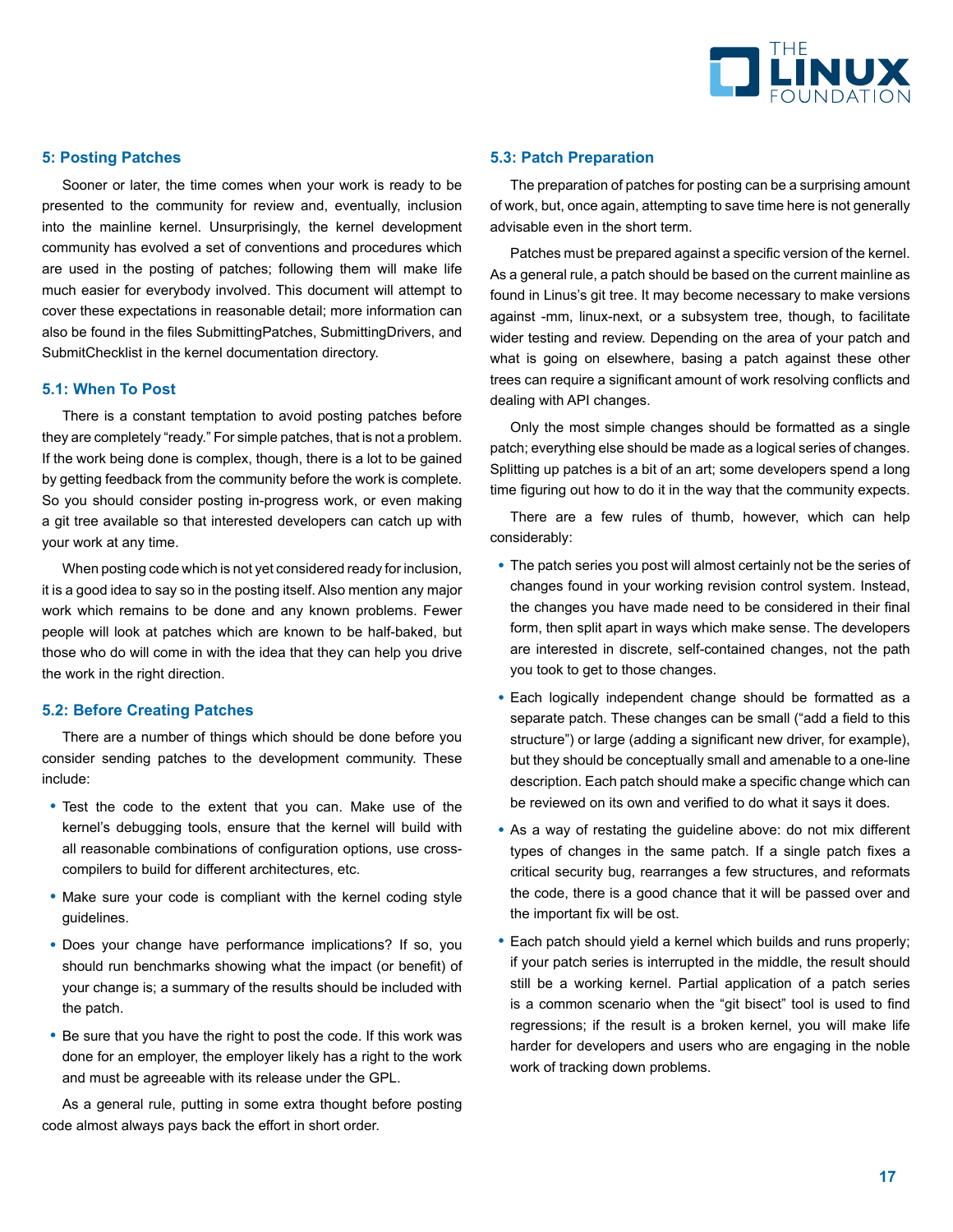

- Do not overdo it, though. One developer recently posted a set of edits to a single file as 500 separate patches – an act which did not make him the most popular person on the kernel mailing list. A single patch can be reasonably large as long as it still contains a single \*logical\* change.
- It can be tempting to add a whole new infrastructure with a series of patches, but to leave that infrastructure unused until the final patch in the series enables the whole thing. This temptation should be avoided if possible; if that series adds regressions, bisection will finger the last patch as the one which caused the problem, even though the real bug is elsewhere. Whenever possible, a patch which adds new code should make that code active immediately.

Working to create the perfect patch series can be a frustrating process which takes quite a bit of time and thought after the "real work" has been done. When done properly, though, it is time well spent.

## **5.4: Patch Formatting**

So now you have a perfect series of patches for posting, but the work is not done quite yet. Each patch needs to be formatted into a message which quickly and clearly communicates its purpose to the rest of the world. To that end, each patch will be composed of the following:

- An optional "From" line naming the author of the patch. This line is only necessary if you are passing on somebody else's patch via email, but it never hurts to add it when in doubt.
- A one-line description of what the patch does. This message should be enough for a reader who sees it with no other context to figure out the scope of the patch; it is the line that will show up in the "short form" changelogs. This message is usually formatted with the relevant subsystem name first, followed by the purpose of the patch. For example:

## *gpio: fix build on CONFIG\_GPIO\_SYSFS=n*

• A blank line followed by a detailed description of the contents of the patch. This description can be as long as is required; it should say what the patch does and why it should be applied to the kernel.

- One or more tag lines, with, at a minimum, one Signed-off-by: line from the author of the patch. Tags will be described in more detail below.The above three items should, normally, be the text used when committing the change to a revision control system. They are followed by:
- The patch itself, in the unified ("-u") patch format. Using the "-p" option to diff will associate function names with changes, making the resulting patch easier for others to read.

 You should avoid including changes to irrelevant files (those generated by the build process, for example, or editor backup files) in the patch. The file "dontdiff" in the Documentation directory can help in this regard; pass it to diff with the "-X" option.

The tags mentioned above are used to describe how various developers have been associated with the development of this patch. They are described in detail in the SubmittingPatches document; what follows here is a brief summary. Each of these lines has the format: tag: Full Name <email address> optional-other-stuff

The tags in common use are:

- Signed-off-by: this is a developer's certification that he or she has the right to submit the patch for inclusion into the kernel. It is an agreement to the Developer's Certificate of Origin, the full text of which can be found in Documentation/SubmittingPatches. Code without a proper signoff cannot be merged into the mainline.
- Acked-by: indicates an agreement by another developer (often a maintainer of the relevant code) that the patch is appropriate for inclusion into the kernel.
- Tested-by: states that the named person has tested the patch and found it to work.
- Reviewed-by: the named developer has reviewed the patch for correctness; see the reviewer's statement in Documentation/ SubmittingPatches for more detail.
- Reported-by: names a user who reported a problem which is fixed by this patch; this tag is used to give credit to the (often underappreciated) people who test our code and let us know when things do not work correctly.
- Cc: the named person received a copy of the patch and had the opportunity to comment on it.

Be careful in the addition of tags to your patches: only Cc: is appropriate for addition without the explicit permission of the person named.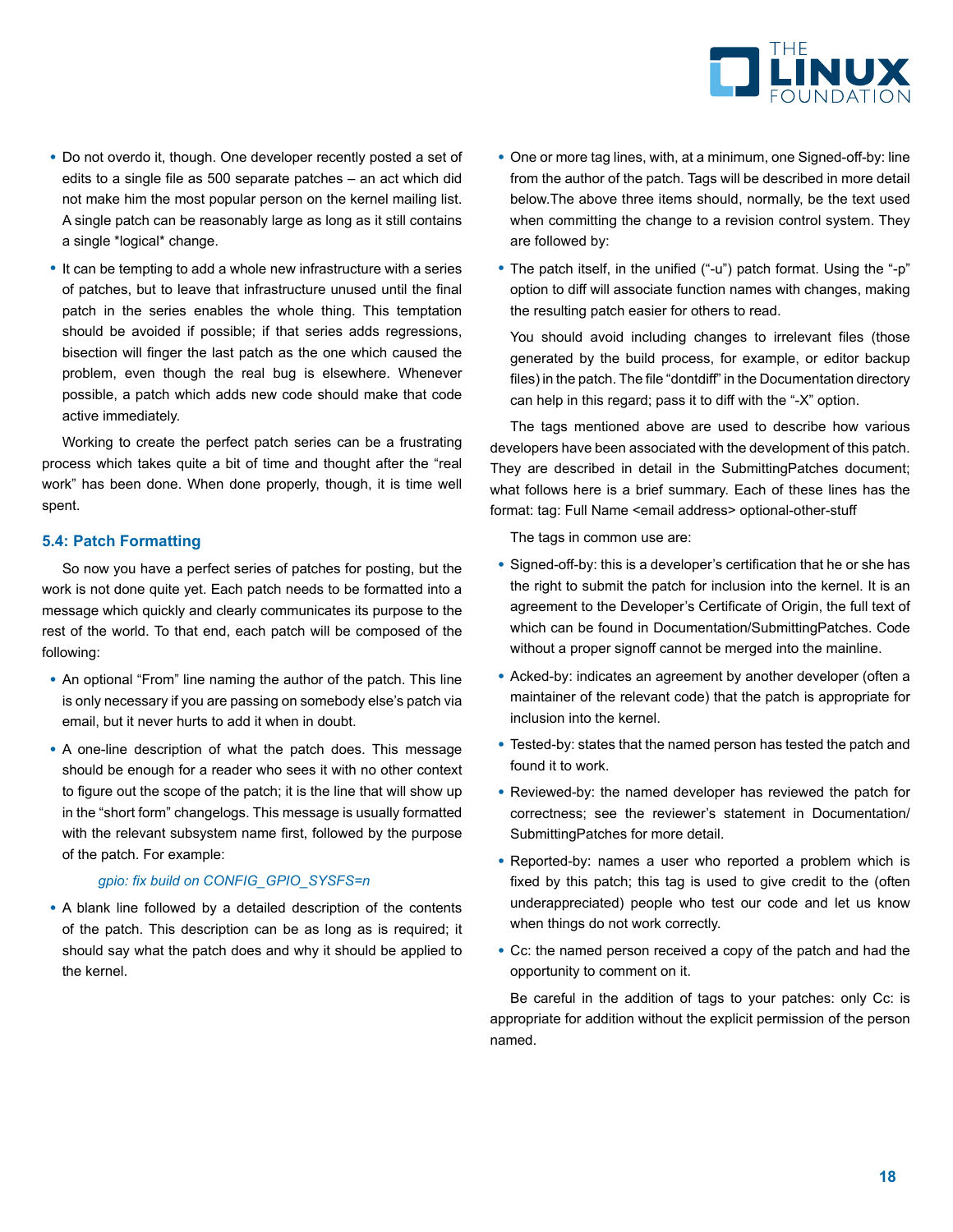

## **5.5: Sending The Patch**

Before you mail your patches, there are a couple of other things you should take care of:

- Are you sure that your mailer will not corrupt the patches? Patches which have had gratuitous white-space changes or line wrapping performed by the mail client will not apply at the other end, and often will not be examined in any detail. If there is any doubt at all, mail the patch to yourself and convince yourself that it shows up intact. Documentation/email-clients.txt has some helpful hints on making specific mail clients work for sending patches.
- Are you sure your patch is free of silly mistakes? You should always run patches through scripts/checkpatch.pl and address the complaints it comes up with. Please bear in mind that checkpatch.pl, while being the embodiment of a fair amount of thought about what kernel patches should look like, is not smarter than you. If fixing a checkpatch.pl complaint would make the code worse, don't do it.

 Patches should always be sent as plain text. Please do not send them as attachments; that makes it much harder for reviewers to quote sections of the patch in their replies. Instead, just put the patch directly into your message.

 When mailing patches, it is important to send copies to anybody who might be interested in it. Unlike some other projects, the kernel encourages people to err on the side of sending too many copies; don't assume that the relevant people will see your posting on the mailing lists. In particular, copies should go to:

- The maintainer(s) of the affected subsystem(s). As described earlier, the MAINTAINERS file is the first place to look for these people.
- Other developers who have been working in the same area especially those who might be working there now. Using git to see who else has modified the files you are working on can be helpful.
- If you are responding to a bug report or a feature request, copy the original poster as well.
- Send a copy to the relevant mailing list, or, if nothing else applies, the linux-kernel list.
- If you are fixing a bug, think about whether the fix should go into the next stable update. If so, stable@kernel.org should get a copy of the patch. Also add a "Cc: stable@kernel.org" to the tags within the patch itself; that will cause the stable team to get a notification when your fix goes into the mainline.

When selecting recipients for a patch, it is good to have an idea of who you think will eventually accept the patch and get it merged. While it is possible to send patches directly to Linus Torvalds and have him merge them, things are not normally done that way. Linus is busy, and there are subsystem maintainers who watch over specific parts of the kernel. Usually you will be wanting that maintainer to merge your patches. If there is no obvious maintainer, Andrew Morton is often the patch target of last resort.

Patches need good subject lines. The canonical format for a patch line is something like:

#### *[PATCH nn/mm] subsys: one-line description of the patch*

where "nn" is the ordinal number of the patch, "mm" is the total number of patches in the series, and "subsys" is the name of the affected subsystem. Clearly, nn/mm can be omitted for a single, standalone patch.

If you have a significant series of patches, it is customary to send an introductory description as part zero. This convention is not universally followed though; if you use it, remember that information in the introduction does not make it into the kernel changelogs. So please ensure that the patches, themselves, have complete changelog information.

In general, the second and following parts of a multi-part patch should be sent as a reply to the first part so that they all thread together at the receiving end. Tools like git and quilt have commands to mail out a set of patches with the proper threading. If you have a long series, though, and are using git, please provide the – no-chainreply-to option to avoid creating exceptionally deep nesting.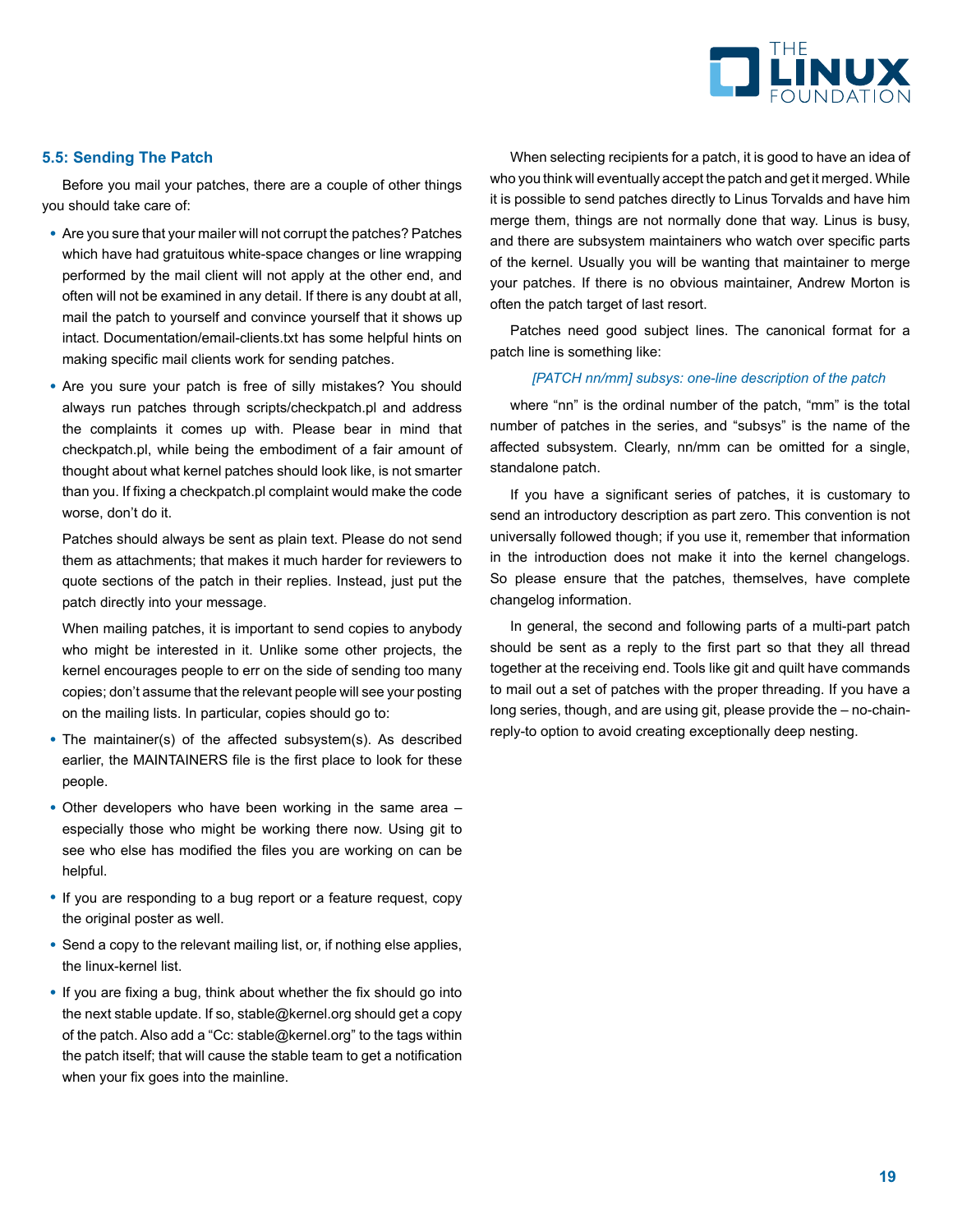

## **6: Followthrough**

At this point, you have followed the guidelines given so far and, with the addition of your own engineering skills, have posted a perfect series of patches. One of the biggest mistakes that even experienced kernel developers can make is to conclude that their work is now done. In truth, posting patches indicates a transition into the next stage of the process, with, possibly, quite a bit of work yet to be done.

It is a rare patch which is so good at its first posting that there is no room for improvement. The kernel development process recognizes this fact, and, as a result, is heavily oriented toward the improvement of posted code. You, as the author of that code, will be expected to work with the kernel community to ensure that your code is up to the kernel's quality standards. A failure to participate in this process is quite likely to prevent the inclusion of your patches into the mainline.

#### **6.1: Working With Reviewers**

A patch of any significance will result in a number of comments from other developers as they review the code. Working with reviewers can be, for many developers, the most intimidating part of the kernel development process. Life can be made much easier, though, if you keep a few things in mind:

- If you have explained your patch well, reviewers will understand its value and why you went to the trouble of writing it. But that value will not keep them from asking a fundamental question: what will it be like to maintain a kernel with this code in it five or ten years later? Many of the changes you may be asked to make – from coding style tweaks to substantial rewrites – come from the understanding that Linux will still be around and under development a decade from now.
- Code review is hard work, and it is a relatively thankless occupation; people remember who wrote kernel code, but there is little lasting fame for those who reviewed it. So reviewers can get grumpy, especially when they see the same mistakes being made over and over again. If you get a review which seems angry, insulting, or outright offensive, resist the impulse to respond in kind. Code review is about the code, not about the people, and code reviewers are not attacking you personally.
- Similarly, code reviewers are not trying to promote their employers' agendas at the expense of your own. Kernel developers often expect to be working on the kernel years from now, but they understand that their employer could change. They truly are, almost without exception, working toward the creation of the best kernel they can; they are not trying to create discomfort for their employers' competitors.

What all of this comes down to is that, when reviewers send you comments, you need to pay attention to the technical observations that they are making. Do not let their form of expression or your own pride keep that from happening. When you get review comments on a patch, take the time to understand what the reviewer is trying to say. If possible, fix the things that the reviewer is asking you to fix. And respond back to the reviewer: thank them, and describe how you will answer their questions.

Note that you do not have to agree with every change suggested by reviewers. If you believe that the reviewer has misunderstood your code, explain what is really going on. If you have a technical objection to a suggested change, describe it and justify your solution to the problem. If your explanations make sense, the reviewer will accept them. Should your explanation not prove persuasive, though, especially if others start to agree with the reviewer, take some time to think things over again. It can be easy to become blinded by your own solution to a problem to the point that you don't realize that something is fundamentally wrong or, perhaps, you're not even solving the right problem.

One fatal mistake is to ignore review comments in the hope that they will go away. They will not go away. If you repost code without having responded to the comments you got the time before, you're likely to find that your patches go nowhere.

Speaking of reposting code: please bear in mind that reviewers are not going to remember all the details of the code you posted the last time around. So it is always a good idea to remind reviewers of previously raised issues and how you dealt with them; the patch changelog is a good place for this kind of information. Reviewers should not have to search through list archives to familiarize themselves with what was said last time; if you help them get a running start, they will be in a better mood when they revisit your code.

What if you've tried to do everything right and things still aren't going anywhere? Most technical disagreements can be resolved through discussion, but there are times when somebody simply has to make a decision. If you honestly believe that this decision is going against you wrongly, you can always try appealing to a higher power. As of this writing, that higher power tends to be Andrew Morton. Andrew has a great deal of respect in the kernel development community; he can often unjam a situation which seems to be hopelessly blocked. Appealing to Andrew should not be done lightly, though, and not before all other alternatives have been explored. And bear in mind, of course, that he may not agree with you either.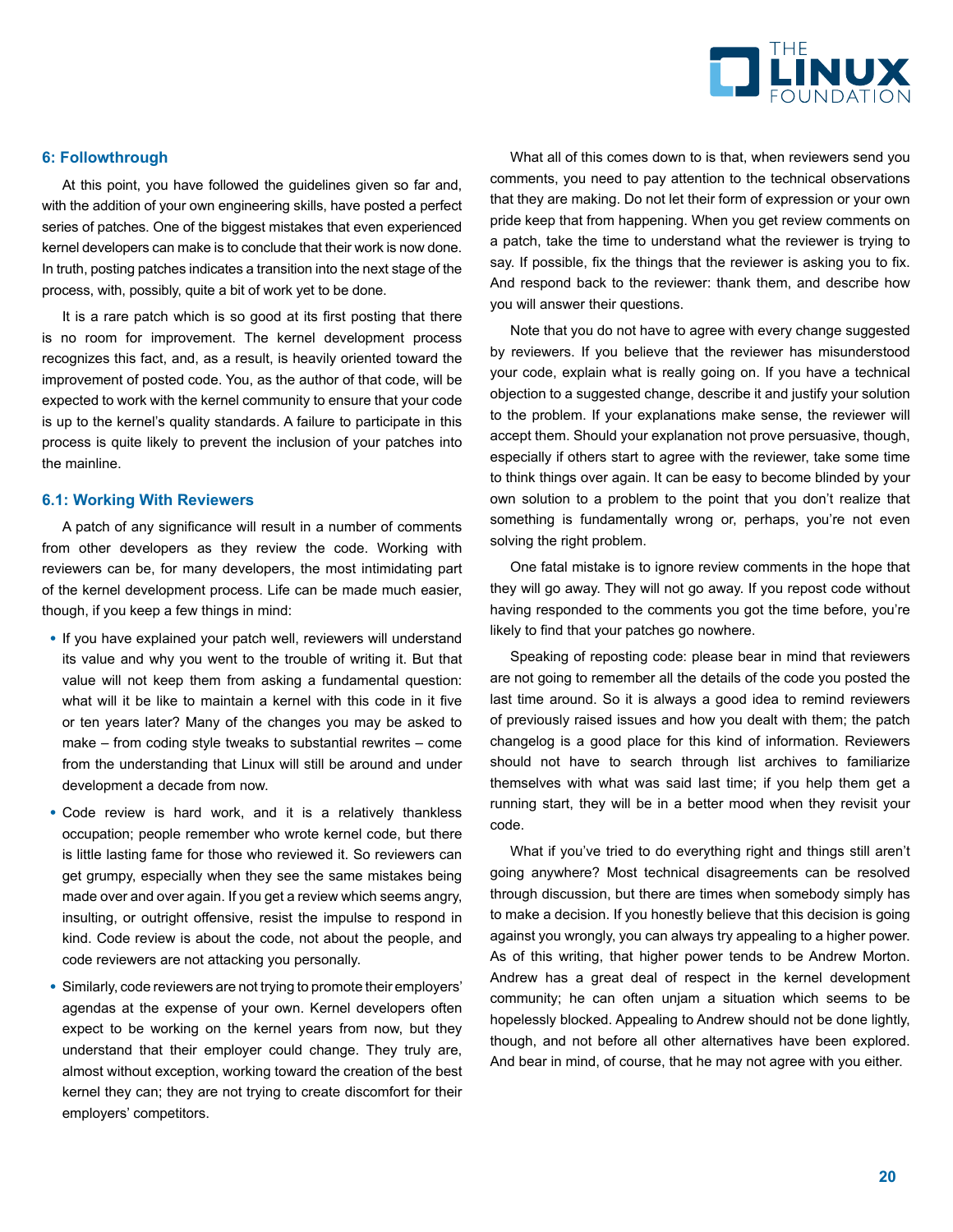

## **6.2: What Happens Next**

If a patch is considered to be a good thing to add to the kernel, and once most of the review issues have been resolved, the next step is usually entry into a subsystem maintainer's tree. How that works varies from one subsystem to the next; each maintainer has his or her own way of doing things. In particular, there may be more than one tree – one, perhaps, dedicated to patches planned for the next merge window, and another for longer-term work.

For patches applying to areas for which there is no obvious subsystem tree (memory management patches, for example), the default tree often ends up being -mm. Patches which affect multiple subsystems can also end up going through the -mm tree.

Inclusion into a subsystem tree can bring a higher level of visibility to a patch. Now other developers working with that tree will get the patch by default. Subsystem trees typically feed into -mm and linux-next as well, making their contents visible to the development community as a whole. At this point, there's a good chance that you will get more comments from a new set of reviewers; these comments need to be answered as in the previous round.

What may also happen at this point, depending on the nature of your patch, is that conflicts with work being done by others turn up. In the worst case, heavy patch conflicts can result in some work being put on the back burner so that the remaining patches can be worked into shape and merged. Other times, conflict resolution will involve working with the other developers and, possibly, moving some patches between trees to ensure that everything applies cleanly. This work can be a pain, but count your blessings: before the advent of the linux-next tree, these conflicts often only turned up during the merge window and had to be addressed in a hurry. Now they can be resolved at leisure, before the merge window opens.

Some day, if all goes well, you'll log on and see that your patch has been merged into the mainline kernel. Congratulations! Once the celebration is complete (and you have added yourself to the MAINTAINERS file), though, it is worth remembering an important little fact: the job still is not done. Merging into the mainline brings its own challenges.

To begin with, the visibility of your patch has increased yet again. There may be a new round of comments from developers who had not been aware of the patch before. It may be tempting to ignore them, since there is no longer any question of your code being merged. Resist that temptation, though; you still need to be responsive to developers who have questions or suggestions.

More importantly, though: inclusion into the mainline puts your code into the hands of a much larger group of testers. Even if you have contributed a driver for hardware which is not yet available, you will be surprised by how many people will build your code into their kernels. And, of course, where there are testers, there will be bug reports.

The worst sort of bug reports are regressions. If your patch causes a regression, you'll find an uncomfortable number of eyes upon you; regressions need to be fixed as soon as possible. If you are unwilling or unable to fix the regression (and nobody else does it for you), your patch will almost certainly be removed during the stabilization period. Beyond negating all of the work you have done to get your patch into the mainline, having a patch pulled as the result of a failure to fix a regression could well make it harder for you to get work merged in the future.

After any regressions have been dealt with, there may be other, ordinary bugs to deal with. The stabilization period is your best opportunity to fix these bugs and ensure that your code's debut in a mainline kernel release is as solid as possible. So, please, answer bug reports, and fix the problems if at all possible. That's what the stabilization period is for; you can start creating cool new patches once any problems with the old ones have been taken care of.

And don't forget that there are other milestones which may also create bug reports: the next mainline stable release, when prominent distributors pick up a version of the kernel containing your patch, etc. Continuing to respond to these reports is a matter of basic pride in your work. If that is insufficient motivation, though, it's also worth considering that the development community remembers developers who lose interest in their code after it's merged. The next time you post a patch, they will be evaluating it with the assumption that you will not be around to maintain it afterward.

## **6.3: Other Things That Can Happen**

One day, you may open your mail client and see that somebody has mailed you a patch to your code. That is one of the advantages of having your code out there in the open, after all. If you agree with the patch, you can either forward it on to the subsystem maintainer (be sure to include a proper From: line so that the attribution is correct, and add a signoff of your own), or send an Acked-by: response back and let the original poster send it upward.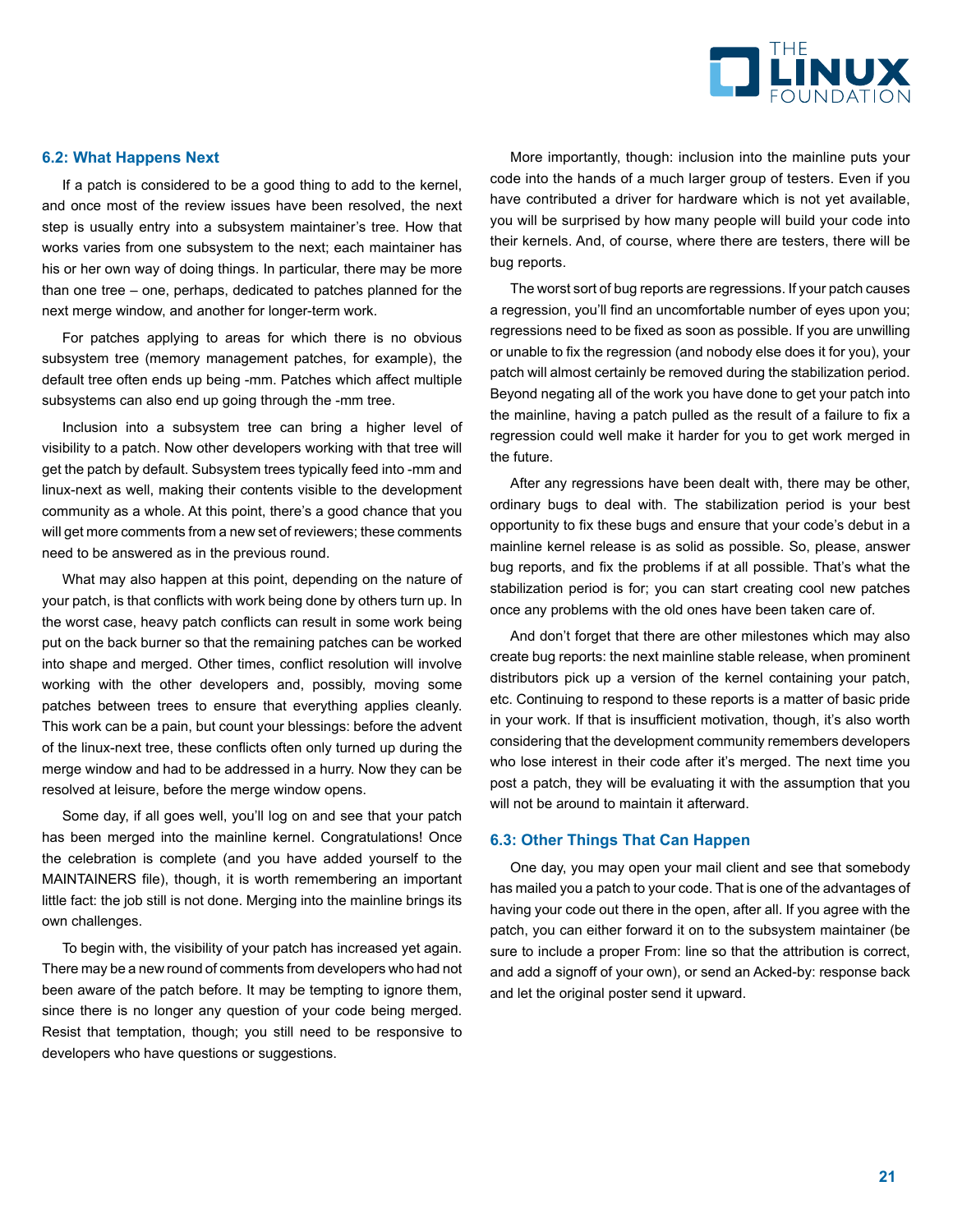

If you disagree with the patch, send a polite response explaining why. If possible, tell the author what changes need to be made to make the patch acceptable to you. There is a certain resistance to merging patches which are opposed by the author and maintainer of the code, but it only goes so far. If you are seen as needlessly blocking good work, those patches will eventually flow around you and get into the mainline anyway. In the Linux kernel, nobody has absolute veto power over any code. Except maybe Linus.

On very rare occasion, you may see something completely different: another developer posts a different solution to your problem. At that point, chances are that one of the two patches will not be merged, and "mine was here first" is not considered to be a compelling technical argument. If somebody else's patch displaces yours and gets into the mainline, there is really only one way to respond: be pleased that your problem got solved and get on with your work. Having one's work shoved aside in this manner can be hurtful and discouraging, but the community will remember your reaction long after they have forgotten whose patch actually got merged.

## **7: Advanced Topics**

At this point, hopefully, you have a handle on how the development process works. There is still more to learn, however! This section will cover a number of topics which can be helpful for developers wanting to become a regular part of the Linux kernel development process.

#### **7.1: Managing Patches With Git**

The use of distributed version control for the kernel began in early 2002, when Linus first started playing with the proprietary BitKeeper application. While BitKeeper was controversial, the approach to software version management it embodied most certainly was not. Distributed version control enabled an immediate acceleration of the kernel development project. In current times, there are several free alternatives to BitKeeper. For better or for worse, the kernel project has settled on git as its tool of choice.

Managing patches with git can make life much easier for the developer, especially as the volume of those patches grows. Git also has its rough edges and poses certain hazards; it is a young and powerful tool which is still being civilized by its developers. This document will not attempt to teach the reader how to use git; that would be sufficient material for a long document in its own right. Instead, the focus here will be on how git fits into the kernel development process in particular. Developers who wish to come up to speed with git will find more information at:

## *http://git.or.cz/*

*http://www.kernel.org/pub/software/scm/git/docs/usermanual.html*

and on various tutorials found on the web.

 The first order of business is to read the above sites and get a solid understanding of how git works before trying to use it to make patches available to others. A git-using developer should be able to obtain a copy of the mainline repository, explore the revision history, commit changes to the tree, use branches, etc. An understanding of git's tools for the rewriting of history (such as rebase) is also useful. Git comes with its own terminology and concepts; a new user of git should know about refs, remote branches, the index, fast-forward merges, pushes and pulls, detached heads, etc. It can all be a little intimidating at the outset, but the concepts are not that hard to grasp with a bit of study.

Using git to generate patches for submission by email can be a good exercise while coming up to speed. When you are ready to start putting up git trees for others to look at, you will, of course, need a server that can be pulled from. Setting up such a server with git-daemon is relatively straightforward if you have a system which is accessible to the Internet. Otherwise, free, public hosting sites (Github, for example) are starting to appear on the net. Established developers can get an account on kernel.org, but those are not easy to come by; see *http://kernel.org/faq/* for more information.

The normal git workflow involves the use of a lot of branches. Each line of development can be separated into a separate "topic branch" and maintained independently. Branches in git are cheap, there is no reason to not make free use of them. And, in any case, you should not do your development in any branch which you intend to ask others to pull from. Publicly-available branches should be created with care; merge in patches from development branches when they are in complete form and ready to go – not before.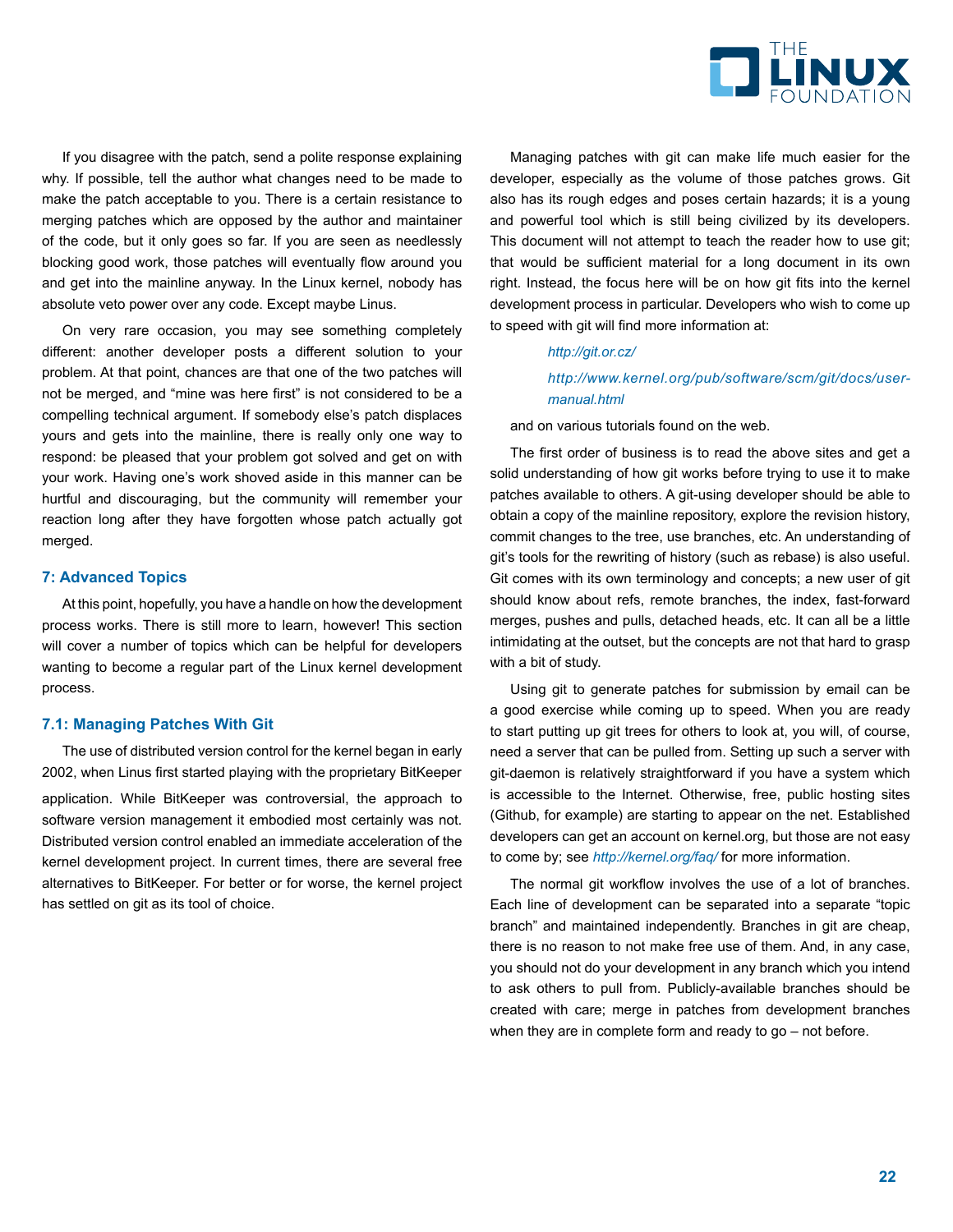

Git provides some powerful tools which can allow you to rewrite your development history. An inconvenient patch (one which breaks bisection, say, or which has some other sort of obvious bug) can be fixed in place or made to disappear from the history entirely. A patch series can be rewritten as if it had been written on top of today's mainline, even though you have been working on it for months. Changes can be transparently shifted from one branch to another. And so on. Judicious use of git's ability to revise history can help in the creation of clean patch sets with fewer problems.

Excessive use of this capability can lead to other problems, though, beyond a simple obsession for the creation of the perfect project history. Rewriting history will rewrite the changes contained in that history, turning a tested (hopefully) kernel tree into an untested one. But, beyond that, developers cannot easily collaborate if they do not have a shared view of the project history; if you rewrite history which other developers have pulled into their repositories, you will make life much more difficult for those developers. So a simple rule of thumb applies here: history which has been exported to others should generally be seen as immutable thereafter.

So, once you push a set of changes to your publicly-available server, those changes should not be rewritten. Git will attempt to enforce this rule if you try to push changes which do not result in a fast-forward merge (i.e. changes which do not share the same history). It is possible to override this check, and there may be times when it is necessary to rewrite an exported tree. Moving changesets between trees to avoid conflicts in linux-next is one example. But such actions should be rare. This is one of the reasons why development should be done in private branches (which can be rewritten if necessary) and only moved into public branches when it's in a reasonably advanced state.

As the mainline (or other tree upon which a set of changes is based) advances, it is tempting to merge with that tree to stay on the leading edge. For a private branch, rebasing can be an easy way to keep up with another tree, but rebasing is not an option once a tree is exported to the world. Once that happens, a full merge must be done. Merging occasionally makes good sense, but overly frequent merges can clutter the history needlessly.

Suggested technique in this case is to merge infrequently, and generally only at specific release points (such as a mainline – rc release). If you are nervous about specific changes, you can always perform test merges in a private branch. The git "rerere" tool can be useful in such situations; it remembers how merge conflicts were resolved so that you don't have to do the same work twice.

One of the biggest recurring complaints about tools like git is this: the mass movement of patches from one repository to another makes it easy to slip in ill-advised changes which go into the mainline below the review radar. Kernel developers tend to get unhappy when they see that kind of thing happening; putting up a git tree with unreviewed or off-topic patches can affect your ability to get trees pulled in the future. Quoting Linus:

You can send me patches, but for me to pull a git patch from you, I need to know that you know what you're doing, and I need to be able to trust things \*without\* then having to go and check every individual change by hand. *(http://lwn.net/Articles/224135/)*

 To avoid this kind of situation, ensure that all patches within a given branch stick closely to the associated topic; a "driver fixes" branch should not be making changes to the core memory management code. And, most importantly, do not use a git tree to bypass the review process. Post an occasional summary of the tree to the relevant list, and, when the time is right, request that the tree be included in linux-next.

If and when others start to send patches for inclusion into your tree, don't forget to review them. Also ensure that you maintain the correct authorship information; the git "am" tool does its best in this regard, but you may have to add a "From:" line to the patch if it has been relayed to you via a third party.

When requesting a pull, be sure to give all the relevant information: where your tree is, what branch to pull, and what changes will result from the pull. The git request-pull command can be helpful in this regard; it will format the request as other developers expect, and will also check to be sure that you have remembered to push those changes to the public server.

## **7.2: Reviewing Patches**

Some readers will certainly object to putting this section with "advanced topics" on the grounds that even beginning kernel developers should be reviewing patches. It is certainly true that there is no better way to learn how to program in the kernel environment than by looking at code posted by others. In addition, reviewers are forever in short supply; by looking at code you can make a significant contribution to the process as a whole.